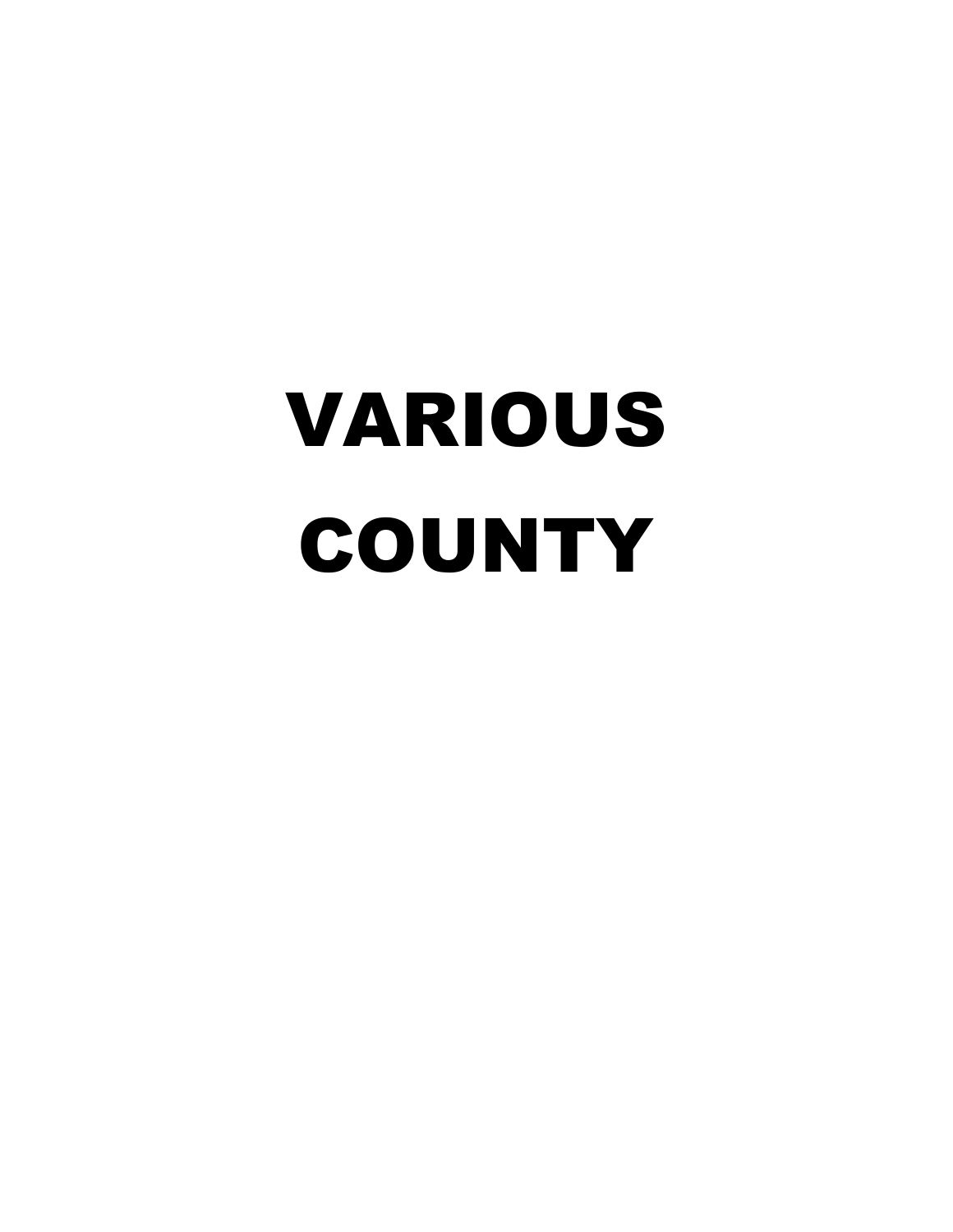#### **Summary of Line Items**

**2021FTIP**

| <b>FTIP ID</b> | <b>Total Project Cost</b> |               |            | <b>Awarded Funds</b> |                          |             |                 |                          |                          |                                                                                                                                                           |  |  |  |  |  |  |
|----------------|---------------------------|---------------|------------|----------------------|--------------------------|-------------|-----------------|--------------------------|--------------------------|-----------------------------------------------------------------------------------------------------------------------------------------------------------|--|--|--|--|--|--|
|                |                           |               |            | <b>ATP</b>           |                          |             | City            |                          |                          |                                                                                                                                                           |  |  |  |  |  |  |
|                |                           | <b>FV</b>     | <b>ENG</b> | <b>ROW</b>           | <b>CON</b>               | Total       | lFY             | <b>ENG</b>               | <b>ROW</b>               | Total<br><b>CON</b><br>$\overline{\phantom{0}}$<br>$\sim$<br>$\sim$<br>-<br>$\sim$<br>$\overline{\phantom{a}}$<br>$\overline{\phantom{0}}$<br>$\sim$<br>- |  |  |  |  |  |  |
|                |                           | Prior         | $\sim$     |                      | $\overline{\phantom{0}}$ |             | - <b>IPrior</b> | $\overline{\phantom{0}}$ | $\overline{\phantom{a}}$ |                                                                                                                                                           |  |  |  |  |  |  |
|                |                           | 18/19         | $\sim$     |                      |                          |             | $-$ 18/19       | $\overline{\phantom{a}}$ | $\sim$                   |                                                                                                                                                           |  |  |  |  |  |  |
|                |                           | 19/20         | $\sim$     |                      | 500                      |             | 500 19/20       | $\overline{\phantom{0}}$ | $\sim$                   |                                                                                                                                                           |  |  |  |  |  |  |
| SCAGATPC42019  | 2,599                     | 20/21         | $\sim$     |                      | 2,099                    | 2,099 20/21 |                 | $\overline{\phantom{0}}$ | $\overline{\phantom{a}}$ |                                                                                                                                                           |  |  |  |  |  |  |
|                |                           | 21/22         | $\sim$     |                      |                          |             | $-21/22$        | $\overline{\phantom{0}}$ | $\sim$                   |                                                                                                                                                           |  |  |  |  |  |  |
|                |                           | <b>Future</b> | $\sim$     |                      |                          | $\sim$      | <b>IFuture</b>  |                          | $\overline{\phantom{a}}$ |                                                                                                                                                           |  |  |  |  |  |  |
|                |                           | <b>Total</b>  | $\sim$     |                      | 2,599                    | 2.599       | <b>Total</b>    | $\overline{\phantom{0}}$ | $\overline{\phantom{0}}$ |                                                                                                                                                           |  |  |  |  |  |  |

|                               | <b>Line Item Projects</b><br>No. Sub Proj ID<br><b>Project Description</b><br><b>Total Project Cost</b><br><b>ATP</b><br>City |                                       |     |                                                                                                                                 |                                            |                          |                                                                                                                                                                                                                                                                                                                                                                                                                                                                                                                                                                                                                                                                                                                                                                                                                                                                                                                                                                                                                                      |                                 |                               |                                                      |                                                                                                                                                                                                                                                                                                                                                                                                                                                                                                                                                                                                                                                                                                                        |                |                             |  |
|-------------------------------|-------------------------------------------------------------------------------------------------------------------------------|---------------------------------------|-----|---------------------------------------------------------------------------------------------------------------------------------|--------------------------------------------|--------------------------|--------------------------------------------------------------------------------------------------------------------------------------------------------------------------------------------------------------------------------------------------------------------------------------------------------------------------------------------------------------------------------------------------------------------------------------------------------------------------------------------------------------------------------------------------------------------------------------------------------------------------------------------------------------------------------------------------------------------------------------------------------------------------------------------------------------------------------------------------------------------------------------------------------------------------------------------------------------------------------------------------------------------------------------|---------------------------------|-------------------------------|------------------------------------------------------|------------------------------------------------------------------------------------------------------------------------------------------------------------------------------------------------------------------------------------------------------------------------------------------------------------------------------------------------------------------------------------------------------------------------------------------------------------------------------------------------------------------------------------------------------------------------------------------------------------------------------------------------------------------------------------------------------------------------|----------------|-----------------------------|--|
|                               |                                                                                                                               |                                       |     |                                                                                                                                 |                                            |                          |                                                                                                                                                                                                                                                                                                                                                                                                                                                                                                                                                                                                                                                                                                                                                                                                                                                                                                                                                                                                                                      |                                 |                               |                                                      |                                                                                                                                                                                                                                                                                                                                                                                                                                                                                                                                                                                                                                                                                                                        |                |                             |  |
|                               |                                                                                                                               | In City of Long Beach - Projects will |     | <b>FY</b>                                                                                                                       | <b>ENG</b>                                 | <b>ROW</b>               | <b>CON</b>                                                                                                                                                                                                                                                                                                                                                                                                                                                                                                                                                                                                                                                                                                                                                                                                                                                                                                                                                                                                                           | <b>Total</b>                    | FY.                           | <b>ENG</b>                                           | <b>ROW</b>                                                                                                                                                                                                                                                                                                                                                                                                                                                                                                                                                                                                                                                                                                             | <b>CON</b>     | Total                       |  |
|                               |                                                                                                                               | demonstrate temporary active          |     | Prior                                                                                                                           |                                            | $\overline{a}$           |                                                                                                                                                                                                                                                                                                                                                                                                                                                                                                                                                                                                                                                                                                                                                                                                                                                                                                                                                                                                                                      |                                 | Prior                         | $\overline{\phantom{a}}$                             |                                                                                                                                                                                                                                                                                                                                                                                                                                                                                                                                                                                                                                                                                                                        |                |                             |  |
|                               |                                                                                                                               | transportation infrastructure to      |     | 18/19                                                                                                                           | ÷,                                         | $\mathbb{Z}^2$           |                                                                                                                                                                                                                                                                                                                                                                                                                                                                                                                                                                                                                                                                                                                                                                                                                                                                                                                                                                                                                                      | $\mathbb{Z}^2$                  | 18/19                         | $\overline{a}$                                       | $\overline{\phantom{a}}$                                                                                                                                                                                                                                                                                                                                                                                                                                                                                                                                                                                                                                                                                               |                | $\sim$                      |  |
|                               |                                                                                                                               | facilitate public engagement, test    | 150 | 19/20                                                                                                                           | $\omega$                                   | $\omega$                 |                                                                                                                                                                                                                                                                                                                                                                                                                                                                                                                                                                                                                                                                                                                                                                                                                                                                                                                                                                                                                                      | $\mathbb{Z}^2$                  | 19/20                         | $\Box$                                               | $\overline{a}$                                                                                                                                                                                                                                                                                                                                                                                                                                                                                                                                                                                                                                                                                                         |                | $\omega$                    |  |
|                               |                                                                                                                               | infrastructure concepts, and improve  |     | 20/21                                                                                                                           | $\omega$                                   | $\omega$                 | 150                                                                                                                                                                                                                                                                                                                                                                                                                                                                                                                                                                                                                                                                                                                                                                                                                                                                                                                                                                                                                                  |                                 | 150 20/21                     | $\Box$                                               | $\overline{\phantom{a}}$                                                                                                                                                                                                                                                                                                                                                                                                                                                                                                                                                                                                                                                                                               | $\overline{a}$ | $\sim$                      |  |
| $\overline{2}$<br>3<br>4<br>5 |                                                                                                                               | project delivery.                     |     | 21/22                                                                                                                           | $\overline{a}$                             | $\Box$                   |                                                                                                                                                                                                                                                                                                                                                                                                                                                                                                                                                                                                                                                                                                                                                                                                                                                                                                                                                                                                                                      | $\overline{\phantom{a}}$        | 21/22                         | $\overline{\phantom{a}}$                             | $\overline{a}$                                                                                                                                                                                                                                                                                                                                                                                                                                                                                                                                                                                                                                                                                                         |                | $\sim$                      |  |
|                               | $\mathbf{1}$<br>6<br>$\overline{7}$                                                                                           |                                       |     | <b>Future</b>                                                                                                                   | $\blacksquare$                             | $\blacksquare$           | $\blacksquare$                                                                                                                                                                                                                                                                                                                                                                                                                                                                                                                                                                                                                                                                                                                                                                                                                                                                                                                                                                                                                       | $\sim$                          | Future                        | $\sim$                                               | $\blacksquare$                                                                                                                                                                                                                                                                                                                                                                                                                                                                                                                                                                                                                                                                                                         | $\sim$         | $\sim$                      |  |
|                               |                                                                                                                               |                                       |     | <b>Total</b>                                                                                                                    | $\sim$                                     | Ξ                        | 150                                                                                                                                                                                                                                                                                                                                                                                                                                                                                                                                                                                                                                                                                                                                                                                                                                                                                                                                                                                                                                  | 150                             | <b>Total</b>                  | $\overline{a}$                                       |                                                                                                                                                                                                                                                                                                                                                                                                                                                                                                                                                                                                                                                                                                                        |                | $\overline{\phantom{a}}$    |  |
|                               |                                                                                                                               | In City of Calexico - Projects will   |     | <b>FY</b>                                                                                                                       | <b>ENG</b>                                 | <b>ROW</b>               | <b>CON</b>                                                                                                                                                                                                                                                                                                                                                                                                                                                                                                                                                                                                                                                                                                                                                                                                                                                                                                                                                                                                                           | <b>Total</b>                    | <b>FY</b>                     | <b>ENG</b>                                           | <b>ROW</b>                                                                                                                                                                                                                                                                                                                                                                                                                                                                                                                                                                                                                                                                                                             | <b>CON</b>     | Total                       |  |
|                               |                                                                                                                               | demonstrate temporary active          |     | Prior                                                                                                                           |                                            | $\sim$                   | $\sim$                                                                                                                                                                                                                                                                                                                                                                                                                                                                                                                                                                                                                                                                                                                                                                                                                                                                                                                                                                                                                               | $\overline{\phantom{a}}$        | Prior                         | $\sim$                                               | $\sim$                                                                                                                                                                                                                                                                                                                                                                                                                                                                                                                                                                                                                                                                                                                 |                | $\sim$                      |  |
|                               |                                                                                                                               | transportation infrastructure to      |     | 18/19                                                                                                                           | $\overline{a}$                             | $\omega$                 |                                                                                                                                                                                                                                                                                                                                                                                                                                                                                                                                                                                                                                                                                                                                                                                                                                                                                                                                                                                                                                      | $\mathbb{Z}^2$                  | 18/19                         | $\overline{\phantom{a}}$                             | $\overline{a}$                                                                                                                                                                                                                                                                                                                                                                                                                                                                                                                                                                                                                                                                                                         |                | $\mathcal{L}^{\mathcal{A}}$ |  |
|                               |                                                                                                                               | facilitate public engagement, test    | 225 | 19/20                                                                                                                           | $\sim$                                     | $\omega$                 |                                                                                                                                                                                                                                                                                                                                                                                                                                                                                                                                                                                                                                                                                                                                                                                                                                                                                                                                                                                                                                      | $\mathcal{L}_{\mathcal{A}}$     | 19/20                         | $\Box$                                               | $\bar{\phantom{a}}$                                                                                                                                                                                                                                                                                                                                                                                                                                                                                                                                                                                                                                                                                                    | $\sim$         | $\sim$                      |  |
|                               |                                                                                                                               | infrastructure concepts, and improve  |     | 20/21                                                                                                                           | $\overline{a}$                             | $\Box$                   | 225                                                                                                                                                                                                                                                                                                                                                                                                                                                                                                                                                                                                                                                                                                                                                                                                                                                                                                                                                                                                                                  | 225                             | 20/21                         | $\overline{\phantom{a}}$                             | $\overline{a}$                                                                                                                                                                                                                                                                                                                                                                                                                                                                                                                                                                                                                                                                                                         | L,             | $\mathbb{Z}^2$              |  |
|                               |                                                                                                                               | project delivery.                     |     | 21/22                                                                                                                           | $\blacksquare$                             | $\blacksquare$           | $\overline{\phantom{a}}$                                                                                                                                                                                                                                                                                                                                                                                                                                                                                                                                                                                                                                                                                                                                                                                                                                                                                                                                                                                                             | $\sim$                          | 21/22                         | $\sim$                                               | $\blacksquare$                                                                                                                                                                                                                                                                                                                                                                                                                                                                                                                                                                                                                                                                                                         | $\sim$         | $\sim$                      |  |
|                               |                                                                                                                               |                                       |     | <b>Future</b><br><b>Total</b>                                                                                                   | $\blacksquare$<br>$\overline{\phantom{a}}$ | $\blacksquare$<br>Ξ      | $\overline{\phantom{a}}$<br>225                                                                                                                                                                                                                                                                                                                                                                                                                                                                                                                                                                                                                                                                                                                                                                                                                                                                                                                                                                                                      | $\blacksquare$<br>225           | Future<br><b>Total</b>        | $\overline{\phantom{a}}$<br>$\overline{\phantom{a}}$ | $\overline{\phantom{a}}$<br>Ξ                                                                                                                                                                                                                                                                                                                                                                                                                                                                                                                                                                                                                                                                                          | $\sim$         | $\sim$<br>÷                 |  |
|                               |                                                                                                                               |                                       |     |                                                                                                                                 |                                            |                          |                                                                                                                                                                                                                                                                                                                                                                                                                                                                                                                                                                                                                                                                                                                                                                                                                                                                                                                                                                                                                                      |                                 |                               |                                                      |                                                                                                                                                                                                                                                                                                                                                                                                                                                                                                                                                                                                                                                                                                                        |                |                             |  |
|                               |                                                                                                                               | In City of Ojai - Projects will       |     | <b>FY</b>                                                                                                                       | <b>ENG</b>                                 | <b>ROW</b>               | <b>CON</b>                                                                                                                                                                                                                                                                                                                                                                                                                                                                                                                                                                                                                                                                                                                                                                                                                                                                                                                                                                                                                           | Total                           | FY.                           | <b>ENG</b>                                           |                                                                                                                                                                                                                                                                                                                                                                                                                                                                                                                                                                                                                                                                                                                        |                |                             |  |
|                               |                                                                                                                               | demonstrate temporary active          |     | Prior                                                                                                                           |                                            | $\blacksquare$           | $\blacksquare$                                                                                                                                                                                                                                                                                                                                                                                                                                                                                                                                                                                                                                                                                                                                                                                                                                                                                                                                                                                                                       | $\overline{\phantom{a}}$        | Prior                         |                                                      |                                                                                                                                                                                                                                                                                                                                                                                                                                                                                                                                                                                                                                                                                                                        |                |                             |  |
|                               |                                                                                                                               | transportation infrastructure to      |     | 18/19                                                                                                                           | $\sim$                                     | $\blacksquare$           |                                                                                                                                                                                                                                                                                                                                                                                                                                                                                                                                                                                                                                                                                                                                                                                                                                                                                                                                                                                                                                      | $\sim$                          | 18/19                         | $\sim$                                               |                                                                                                                                                                                                                                                                                                                                                                                                                                                                                                                                                                                                                                                                                                                        |                |                             |  |
|                               |                                                                                                                               | facilitate public engagement, test    | 429 | 19/20                                                                                                                           | $\Box$                                     | $\overline{\phantom{a}}$ | 429                                                                                                                                                                                                                                                                                                                                                                                                                                                                                                                                                                                                                                                                                                                                                                                                                                                                                                                                                                                                                                  | 429                             | 19/20                         | $\Box$                                               |                                                                                                                                                                                                                                                                                                                                                                                                                                                                                                                                                                                                                                                                                                                        |                |                             |  |
|                               |                                                                                                                               | infrastructure concepts, and improve  |     | 20/21                                                                                                                           | $\omega$                                   | $\omega$                 | $\sim$                                                                                                                                                                                                                                                                                                                                                                                                                                                                                                                                                                                                                                                                                                                                                                                                                                                                                                                                                                                                                               | $\sim$                          | $\sqrt{20/21}$                | $\omega$                                             |                                                                                                                                                                                                                                                                                                                                                                                                                                                                                                                                                                                                                                                                                                                        |                |                             |  |
|                               |                                                                                                                               | project delivery.                     |     | 21/22                                                                                                                           | $\Box$                                     | $\sim$                   | $\Box$                                                                                                                                                                                                                                                                                                                                                                                                                                                                                                                                                                                                                                                                                                                                                                                                                                                                                                                                                                                                                               | $\mathcal{L}_{\mathcal{A}}$     | 21/22                         | $\blacksquare$                                       |                                                                                                                                                                                                                                                                                                                                                                                                                                                                                                                                                                                                                                                                                                                        |                |                             |  |
|                               |                                                                                                                               |                                       |     | <b>Future</b>                                                                                                                   | $\overline{a}$                             | $\omega$                 | $\sim$                                                                                                                                                                                                                                                                                                                                                                                                                                                                                                                                                                                                                                                                                                                                                                                                                                                                                                                                                                                                                               | $\sim$                          | Future                        | $\overline{a}$                                       |                                                                                                                                                                                                                                                                                                                                                                                                                                                                                                                                                                                                                                                                                                                        |                |                             |  |
|                               |                                                                                                                               |                                       |     | 429<br>429<br><b>Total</b><br><b>Total</b><br><b>FY</b><br><b>ENG</b><br><b>ROW</b><br><b>CON</b><br><b>ENG</b><br>Total<br>FY. |                                            |                          |                                                                                                                                                                                                                                                                                                                                                                                                                                                                                                                                                                                                                                                                                                                                                                                                                                                                                                                                                                                                                                      |                                 |                               |                                                      |                                                                                                                                                                                                                                                                                                                                                                                                                                                                                                                                                                                                                                                                                                                        |                |                             |  |
|                               |                                                                                                                               | In City of Glendale - Projects will   |     |                                                                                                                                 |                                            |                          |                                                                                                                                                                                                                                                                                                                                                                                                                                                                                                                                                                                                                                                                                                                                                                                                                                                                                                                                                                                                                                      |                                 |                               |                                                      |                                                                                                                                                                                                                                                                                                                                                                                                                                                                                                                                                                                                                                                                                                                        |                |                             |  |
|                               |                                                                                                                               | demonstrate temporary active          |     | Prior                                                                                                                           | $\blacksquare$                             | $\blacksquare$           | $\blacksquare$                                                                                                                                                                                                                                                                                                                                                                                                                                                                                                                                                                                                                                                                                                                                                                                                                                                                                                                                                                                                                       | $\overline{\phantom{a}}$        | Prior                         | $\sim$                                               | <b>ROW</b><br><b>CON</b><br>Total<br>$\sim$<br>$\sim$<br>$\overline{\phantom{a}}$<br>$\omega$<br>$\overline{\phantom{a}}$<br>$\sim$<br>$\sim$<br>$\sim$<br>$\omega$<br>$\overline{a}$<br>$\overline{a}$<br>$\overline{a}$<br>$\overline{a}$<br>$\sim$<br>$\sim$<br><b>ROW</b><br><b>CON</b><br>Total<br>$\overline{\phantom{a}}$<br>$\sim$<br>$\sim$<br>$\sim$<br>$\overline{\phantom{a}}$<br>$\Box$<br>$\sim$<br>$\mathbb{Z}$<br>$\sim$<br>$\mathcal{L}_{\mathcal{A}}$<br>$\Box$<br>$\omega$<br>$\overline{a}$<br>$\overline{a}$<br>$\sim$<br>$\overline{\phantom{a}}$<br>$\overline{\phantom{a}}$<br>$\sim$<br>$\sim$<br><b>ROW</b><br><b>CON</b><br>Total<br>$\overline{\phantom{a}}$<br>$\sim$<br>$\sim$<br>$\sim$ |                |                             |  |
|                               |                                                                                                                               | transportation infrastructure to      |     | 18/19                                                                                                                           |                                            |                          |                                                                                                                                                                                                                                                                                                                                                                                                                                                                                                                                                                                                                                                                                                                                                                                                                                                                                                                                                                                                                                      | $\mathbb{Z}^2$                  | 18/19                         | $\Box$                                               |                                                                                                                                                                                                                                                                                                                                                                                                                                                                                                                                                                                                                                                                                                                        |                |                             |  |
|                               |                                                                                                                               | facilitate public engagement, test    | 500 | 19/20                                                                                                                           | $\mathbb{L}$                               | $\omega$                 |                                                                                                                                                                                                                                                                                                                                                                                                                                                                                                                                                                                                                                                                                                                                                                                                                                                                                                                                                                                                                                      | $\sim$                          | 19/20                         | $\omega$                                             |                                                                                                                                                                                                                                                                                                                                                                                                                                                                                                                                                                                                                                                                                                                        |                |                             |  |
|                               |                                                                                                                               | infrastructure concepts, and improve  |     | 20/21                                                                                                                           | $\omega$                                   | $\sim$                   | 500                                                                                                                                                                                                                                                                                                                                                                                                                                                                                                                                                                                                                                                                                                                                                                                                                                                                                                                                                                                                                                  | 500                             | 20/21                         | ÷,                                                   |                                                                                                                                                                                                                                                                                                                                                                                                                                                                                                                                                                                                                                                                                                                        |                |                             |  |
|                               |                                                                                                                               | project delivery.                     |     | 21/22                                                                                                                           | $\overline{a}$                             | $\omega$                 | $\overline{\phantom{a}}$                                                                                                                                                                                                                                                                                                                                                                                                                                                                                                                                                                                                                                                                                                                                                                                                                                                                                                                                                                                                             | $\sim$                          | 21/22                         | $\Box$                                               |                                                                                                                                                                                                                                                                                                                                                                                                                                                                                                                                                                                                                                                                                                                        |                |                             |  |
|                               |                                                                                                                               |                                       |     | <b>Future</b><br><b>Total</b>                                                                                                   | ÷,<br>$\sim$                               | $\omega$<br>$\sim$       | $\overline{a}$<br>500                                                                                                                                                                                                                                                                                                                                                                                                                                                                                                                                                                                                                                                                                                                                                                                                                                                                                                                                                                                                                | $\overline{\phantom{a}}$<br>500 | <b>Future</b><br><b>Total</b> | $\overline{a}$<br>$\sim$                             |                                                                                                                                                                                                                                                                                                                                                                                                                                                                                                                                                                                                                                                                                                                        |                |                             |  |
|                               |                                                                                                                               |                                       |     |                                                                                                                                 |                                            |                          |                                                                                                                                                                                                                                                                                                                                                                                                                                                                                                                                                                                                                                                                                                                                                                                                                                                                                                                                                                                                                                      |                                 |                               |                                                      |                                                                                                                                                                                                                                                                                                                                                                                                                                                                                                                                                                                                                                                                                                                        |                |                             |  |
|                               |                                                                                                                               | In City of Pasadena - Projects will   |     | FY                                                                                                                              | <b>ENG</b>                                 | <b>ROW</b>               |                                                                                                                                                                                                                                                                                                                                                                                                                                                                                                                                                                                                                                                                                                                                                                                                                                                                                                                                                                                                                                      |                                 |                               |                                                      |                                                                                                                                                                                                                                                                                                                                                                                                                                                                                                                                                                                                                                                                                                                        |                |                             |  |
|                               |                                                                                                                               | demonstrate temporary active          |     | Prior<br>18/19                                                                                                                  |                                            | $\overline{\phantom{a}}$ |                                                                                                                                                                                                                                                                                                                                                                                                                                                                                                                                                                                                                                                                                                                                                                                                                                                                                                                                                                                                                                      |                                 |                               |                                                      |                                                                                                                                                                                                                                                                                                                                                                                                                                                                                                                                                                                                                                                                                                                        |                |                             |  |
|                               |                                                                                                                               | transportation infrastructure to      |     | 19/20                                                                                                                           |                                            |                          |                                                                                                                                                                                                                                                                                                                                                                                                                                                                                                                                                                                                                                                                                                                                                                                                                                                                                                                                                                                                                                      |                                 |                               |                                                      |                                                                                                                                                                                                                                                                                                                                                                                                                                                                                                                                                                                                                                                                                                                        |                | $\mathbb{Z}^+$              |  |
|                               |                                                                                                                               | facilitate public engagement, test    | 500 | 20/21                                                                                                                           | $\mathbb{L}$                               | $\overline{a}$           |                                                                                                                                                                                                                                                                                                                                                                                                                                                                                                                                                                                                                                                                                                                                                                                                                                                                                                                                                                                                                                      |                                 |                               |                                                      |                                                                                                                                                                                                                                                                                                                                                                                                                                                                                                                                                                                                                                                                                                                        |                | $\sim$                      |  |
|                               |                                                                                                                               | infrastructure concepts, and improve  |     | 21/22                                                                                                                           | $\overline{\phantom{a}}$                   | $\overline{\phantom{a}}$ |                                                                                                                                                                                                                                                                                                                                                                                                                                                                                                                                                                                                                                                                                                                                                                                                                                                                                                                                                                                                                                      |                                 |                               |                                                      |                                                                                                                                                                                                                                                                                                                                                                                                                                                                                                                                                                                                                                                                                                                        |                | $\mathcal{L}_{\mathcal{A}}$ |  |
|                               |                                                                                                                               | project delivery.                     |     | <b>Future</b>                                                                                                                   | $\omega$                                   | $\omega$                 |                                                                                                                                                                                                                                                                                                                                                                                                                                                                                                                                                                                                                                                                                                                                                                                                                                                                                                                                                                                                                                      |                                 |                               |                                                      |                                                                                                                                                                                                                                                                                                                                                                                                                                                                                                                                                                                                                                                                                                                        |                | $\sim$                      |  |
|                               |                                                                                                                               |                                       |     | <b>Total</b>                                                                                                                    |                                            |                          |                                                                                                                                                                                                                                                                                                                                                                                                                                                                                                                                                                                                                                                                                                                                                                                                                                                                                                                                                                                                                                      |                                 |                               |                                                      |                                                                                                                                                                                                                                                                                                                                                                                                                                                                                                                                                                                                                                                                                                                        |                | ÷                           |  |
|                               |                                                                                                                               | In City of El Monte - Projects will   |     | <b>FY</b>                                                                                                                       | <b>ENG</b>                                 | <b>ROW</b>               |                                                                                                                                                                                                                                                                                                                                                                                                                                                                                                                                                                                                                                                                                                                                                                                                                                                                                                                                                                                                                                      |                                 |                               |                                                      |                                                                                                                                                                                                                                                                                                                                                                                                                                                                                                                                                                                                                                                                                                                        |                | Total                       |  |
|                               |                                                                                                                               | demonstrate temporary active          |     | Prior                                                                                                                           |                                            |                          |                                                                                                                                                                                                                                                                                                                                                                                                                                                                                                                                                                                                                                                                                                                                                                                                                                                                                                                                                                                                                                      |                                 |                               |                                                      |                                                                                                                                                                                                                                                                                                                                                                                                                                                                                                                                                                                                                                                                                                                        |                |                             |  |
|                               |                                                                                                                               | transportation infrastructure to      |     | 18/19                                                                                                                           | $\omega$                                   | $\sim$                   |                                                                                                                                                                                                                                                                                                                                                                                                                                                                                                                                                                                                                                                                                                                                                                                                                                                                                                                                                                                                                                      |                                 |                               |                                                      |                                                                                                                                                                                                                                                                                                                                                                                                                                                                                                                                                                                                                                                                                                                        |                | $\mathbb{Z}^2$              |  |
|                               |                                                                                                                               | facilitate public engagement, test    |     | 19/20                                                                                                                           | $\sim$                                     | $\sim$                   |                                                                                                                                                                                                                                                                                                                                                                                                                                                                                                                                                                                                                                                                                                                                                                                                                                                                                                                                                                                                                                      |                                 |                               |                                                      |                                                                                                                                                                                                                                                                                                                                                                                                                                                                                                                                                                                                                                                                                                                        |                | $\sim$                      |  |
|                               |                                                                                                                               | infrastructure concepts, and improve  | 231 | $\frac{20}{21}$                                                                                                                 | $\overline{a}$                             | $\omega$                 | <b>CON</b><br><b>Total</b><br><b>ENG</b><br>FY<br>Prior<br>$\overline{\phantom{a}}$<br>$\overline{\phantom{a}}$<br>18/19<br>$\sim$<br>$\sim$<br>19/20<br>$\mathbb{Z}^2$<br>$\Box$<br>$\Box$<br>$\omega$<br>20/21<br>500<br>500<br>$\mathbb{L}$<br>$\overline{a}$<br>$\overline{a}$<br>21/22<br>$\overline{\phantom{a}}$<br>$\overline{a}$<br>$\overline{\phantom{a}}$<br>$\overline{\phantom{a}}$<br>$\Box$<br>$\sim$<br>Future<br>$\Box$<br>$\overline{a}$<br>$\overline{a}$<br>500<br>500<br><b>Total</b><br><b>CON</b><br><b>ENG</b><br><b>ROW</b><br><b>CON</b><br><b>Total</b><br>FY<br>Prior<br>$\overline{a}$<br>$\sim$<br>$\sim$<br>18/19<br>$\mathcal{L}_{\mathcal{A}}$<br>$\Box$<br>$\omega$<br>$\Box$<br>$\Box$<br>19/20<br>$\sim$<br>$\sim$<br>$\sim$<br>$\sim$<br>231<br>231<br>20/21<br>$\Box$<br>$\overline{\phantom{a}}$<br>L,<br>21/22<br>$\overline{a}$<br>$\sim$<br>$\Box$<br>$\overline{a}$<br>$\overline{a}$<br><b>Future</b><br>$\overline{\phantom{a}}$<br>$\blacksquare$<br>$\overline{a}$<br>$\overline{a}$ |                                 | $\mathbb{Z}^2$                |                                                      |                                                                                                                                                                                                                                                                                                                                                                                                                                                                                                                                                                                                                                                                                                                        |                |                             |  |
|                               |                                                                                                                               | project delivery.                     |     | 21/22                                                                                                                           | $\omega$                                   | $\omega$                 |                                                                                                                                                                                                                                                                                                                                                                                                                                                                                                                                                                                                                                                                                                                                                                                                                                                                                                                                                                                                                                      |                                 |                               |                                                      |                                                                                                                                                                                                                                                                                                                                                                                                                                                                                                                                                                                                                                                                                                                        |                | $\sim$                      |  |
|                               |                                                                                                                               |                                       |     | <b>Future</b>                                                                                                                   | $\overline{a}$                             | $\omega$                 |                                                                                                                                                                                                                                                                                                                                                                                                                                                                                                                                                                                                                                                                                                                                                                                                                                                                                                                                                                                                                                      |                                 |                               |                                                      |                                                                                                                                                                                                                                                                                                                                                                                                                                                                                                                                                                                                                                                                                                                        |                | $\mathcal{L}_{\mathcal{A}}$ |  |
|                               |                                                                                                                               |                                       |     | <b>Total</b>                                                                                                                    | $\sim$                                     | $\sim$                   | 231                                                                                                                                                                                                                                                                                                                                                                                                                                                                                                                                                                                                                                                                                                                                                                                                                                                                                                                                                                                                                                  | 231                             | <b>Total</b>                  | $\sim$                                               | $\overline{\phantom{a}}$                                                                                                                                                                                                                                                                                                                                                                                                                                                                                                                                                                                                                                                                                               |                | $\sim$                      |  |
|                               |                                                                                                                               | SCAG - Go Human Services and SCAG     |     | <b>FY</b>                                                                                                                       | <b>ENG</b>                                 | <b>ROW</b>               | <b>CON</b>                                                                                                                                                                                                                                                                                                                                                                                                                                                                                                                                                                                                                                                                                                                                                                                                                                                                                                                                                                                                                           | Total                           | <b>FY</b>                     | <b>ENG</b>                                           | <b>ROW</b>                                                                                                                                                                                                                                                                                                                                                                                                                                                                                                                                                                                                                                                                                                             | <b>CON</b>     | Total                       |  |
|                               |                                                                                                                               | Administration                        |     | Prior                                                                                                                           | $\blacksquare$                             | $\blacksquare$           | $\overline{\phantom{a}}$                                                                                                                                                                                                                                                                                                                                                                                                                                                                                                                                                                                                                                                                                                                                                                                                                                                                                                                                                                                                             | $\mathbb{Z}^2$                  | Prior                         | $\overline{\phantom{a}}$                             | $\overline{\phantom{a}}$                                                                                                                                                                                                                                                                                                                                                                                                                                                                                                                                                                                                                                                                                               |                | $\sim$                      |  |
|                               |                                                                                                                               |                                       |     | 18/19                                                                                                                           | $\sim$                                     | $\sim$                   | $\sim$                                                                                                                                                                                                                                                                                                                                                                                                                                                                                                                                                                                                                                                                                                                                                                                                                                                                                                                                                                                                                               | $\sim$                          | 18/19                         | $\sim$                                               | $\sim$                                                                                                                                                                                                                                                                                                                                                                                                                                                                                                                                                                                                                                                                                                                 | $\sim$         | $\sim$                      |  |
|                               |                                                                                                                               |                                       |     | 19/20                                                                                                                           | $\omega$                                   | $\blacksquare$           | $\overline{71}$                                                                                                                                                                                                                                                                                                                                                                                                                                                                                                                                                                                                                                                                                                                                                                                                                                                                                                                                                                                                                      | 71                              | 19/20                         | $\frac{1}{2}$                                        |                                                                                                                                                                                                                                                                                                                                                                                                                                                                                                                                                                                                                                                                                                                        |                | $\sim$                      |  |
|                               |                                                                                                                               |                                       | 564 | $\frac{20}{21}$                                                                                                                 | $\omega$                                   | $\omega$                 | 493                                                                                                                                                                                                                                                                                                                                                                                                                                                                                                                                                                                                                                                                                                                                                                                                                                                                                                                                                                                                                                  | 493                             | 20/21                         | ÷,                                                   | $\overline{a}$                                                                                                                                                                                                                                                                                                                                                                                                                                                                                                                                                                                                                                                                                                         | $\overline{a}$ | $\sim$                      |  |
|                               |                                                                                                                               |                                       |     | 21/22                                                                                                                           | $\omega$                                   | $\Box$                   | $\blacksquare$                                                                                                                                                                                                                                                                                                                                                                                                                                                                                                                                                                                                                                                                                                                                                                                                                                                                                                                                                                                                                       | $\sim$                          | 21/22                         | ÷,                                                   | $\overline{\phantom{a}}$                                                                                                                                                                                                                                                                                                                                                                                                                                                                                                                                                                                                                                                                                               | $\overline{a}$ | $\sim$                      |  |
|                               |                                                                                                                               |                                       |     | <b>Future</b>                                                                                                                   | $\overline{a}$                             | $\mathcal{L}$            | $\mathbb{L}$                                                                                                                                                                                                                                                                                                                                                                                                                                                                                                                                                                                                                                                                                                                                                                                                                                                                                                                                                                                                                         | $\mathcal{L}$                   | Future                        | $\bar{\phantom{a}}$                                  | $\overline{a}$                                                                                                                                                                                                                                                                                                                                                                                                                                                                                                                                                                                                                                                                                                         | $\overline{a}$ | $\sim$                      |  |
|                               |                                                                                                                               |                                       |     | <b>Total</b>                                                                                                                    |                                            |                          | 564                                                                                                                                                                                                                                                                                                                                                                                                                                                                                                                                                                                                                                                                                                                                                                                                                                                                                                                                                                                                                                  | 564                             | <b>Total</b>                  |                                                      |                                                                                                                                                                                                                                                                                                                                                                                                                                                                                                                                                                                                                                                                                                                        |                | $\overline{\phantom{a}}$    |  |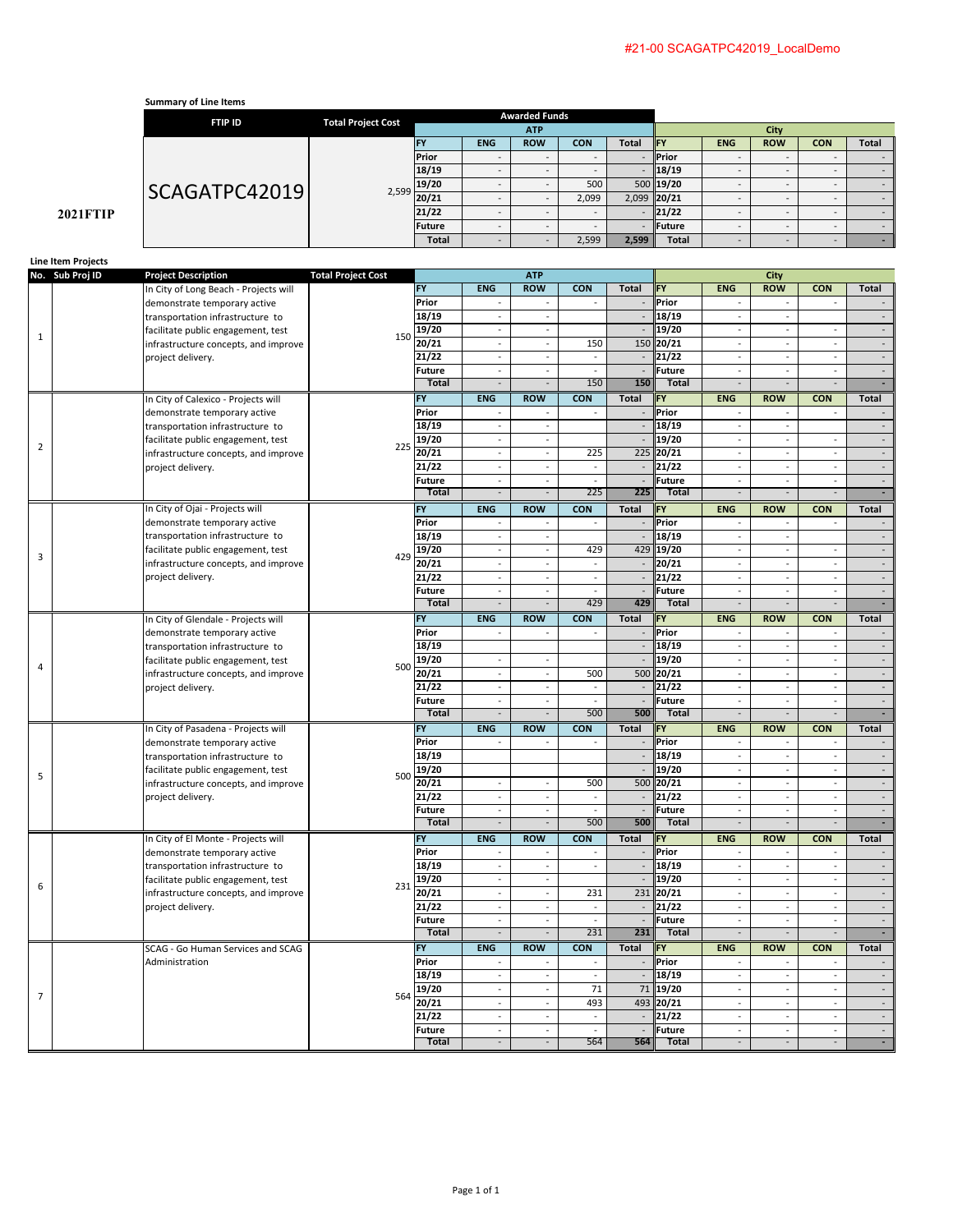# **Highway Safety Improvement Program (HSIP) 2019 FTIP Back-Up List, sorted by MPO, Agency and Unique Project ID**

|                          | MPO:                                                                                                                                                                                                                             |                 |                                                        |             |                                                                                                                                                                                                                                                                                | Statewide (all MPO's)                                                                                                                                                                                                                                             |                                                      |                                         |                         |                                                     |                                                  |                                                  |                                                  |                                                 |                                |  |
|--------------------------|----------------------------------------------------------------------------------------------------------------------------------------------------------------------------------------------------------------------------------|-----------------|--------------------------------------------------------|-------------|--------------------------------------------------------------------------------------------------------------------------------------------------------------------------------------------------------------------------------------------------------------------------------|-------------------------------------------------------------------------------------------------------------------------------------------------------------------------------------------------------------------------------------------------------------------|------------------------------------------------------|-----------------------------------------|-------------------------|-----------------------------------------------------|--------------------------------------------------|--------------------------------------------------|--------------------------------------------------|-------------------------------------------------|--------------------------------|--|
|                          |                                                                                                                                                                                                                                  |                 |                                                        |             | 2023 Backup List Updated On:                                                                                                                                                                                                                                                   | 3/6/2022                                                                                                                                                                                                                                                          |                                                      |                                         |                         |                                                     |                                                  |                                                  |                                                  |                                                 |                                |  |
| <b>Unique Project ID</b> | HR <sub>3</sub><br>Eligibility*                                                                                                                                                                                                  | <b>District</b> | Agency                                                 | <b>MPO</b>  | <b>Project Location</b>                                                                                                                                                                                                                                                        | <b>Description of Work</b>                                                                                                                                                                                                                                        | <b>Current Total Project</b><br><b>Cost Estimate</b> | <b>Current Programmed Fedearl Funds</b> | Other/Local Funds       | <b>Federal Funds</b><br>Programmed under<br>"Prior" | <b>Federal Funds</b><br>Programmed in<br>1022123 | <b>Federal Funds</b><br>Programmed in<br>2023/24 | <b>Federal Funds</b><br>Programmed in<br>2024/25 | <b>Federal Funds</b><br>rogrammed in<br>2025/26 | proved Federa<br>Funds (total) |  |
| H9-07-001                | No                                                                                                                                                                                                                               |                 | Alhamhra                                               | SCAG        | Various signalized intersections throughout the City of Alhambra.                                                                                                                                                                                                              | Install pedestrian countdown signal head systems.                                                                                                                                                                                                                 | \$876,000                                            | \$791.800                               | \$0                     | \$84,200                                            | \$0                                              | \$0                                              | \$791,800                                        | \$0                                             | \$876,000                      |  |
| H9-07-002                | No                                                                                                                                                                                                                               |                 | Bellflower                                             | SCAG        | Bellflower Blvd from Artesia Blvd to south City Limits (350' south of Rose St).                                                                                                                                                                                                | Install Class III bike lane, raised median, bulb-outs, and high visibility crosswalks.                                                                                                                                                                            | \$1,162,100                                          | \$1,045,890                             | \$116,210               | \$0                                                 | \$0                                              | \$0                                              | \$1,045,890                                      | \$0                                             | \$1,045,890                    |  |
| HSIP6-07-004             | No                                                                                                                                                                                                                               |                 | Carson                                                 | SCAG        | Various locations on Figueroa St, Main St, Victoria St, and Carson St in Carson                                                                                                                                                                                                | Install bike lanes                                                                                                                                                                                                                                                | \$1,487,200                                          | \$1,208,890                             | \$134.410               | \$143,900                                           | \$0                                              | \$0                                              | \$1,208,890                                      | \$0                                             | \$1,352,790                    |  |
| HSIP6-07-005             | No                                                                                                                                                                                                                               |                 | Carson                                                 | SCAG        | Various locations on University Dr, Avalon, Central Ave, Del Amo Blvd, and 223rd St in Carson                                                                                                                                                                                  | Install bike lanes                                                                                                                                                                                                                                                | \$1,389,100                                          | \$1,129,040                             | \$125,660               | \$134,400                                           | \$1,129,040                                      | \$0                                              | \$0                                              | \$0                                             | \$1,263,440                    |  |
| H8-07-003                | No                                                                                                                                                                                                                               |                 | Carson                                                 | SCAG        | Six (6) Intersections -Avalon Blvd at Victoria Street, Main Street at Sepulveda Blvd, Main Street at 220th Street, Main Street at<br>223rd Street, Figueroa Street at 223rd Street, and Figueroa Street at Torrance Blvd                                                       | Construct intersection upgrades (new signal heads, ADA ramps, service upgrades, LED safety lighting, bike detection<br>audible pedestrian signals, signal poles, signal mast arms, signal cabinets, raised medians, signing, striping, and left-<br>turn phasing) | \$1,912,100                                          | \$1,522,350                             | \$191.210               | \$198,540                                           | \$1,522,350                                      | \$0                                              | \$0                                              | \$0                                             | \$1,720,890                    |  |
| H8-07-004                | No                                                                                                                                                                                                                               |                 | Commerce                                               | SCAG        | E Gage Avenue south of Slauson Ave and Washington Ave just west of the I-5 freeway.                                                                                                                                                                                            | Construct crosswalks, sidewalks and curb ramps, and install signage, pavement markings and pedestrian countdown<br>heads                                                                                                                                          | \$173,700                                            | \$156.330                               | \$17,370                | \$0                                                 | \$156.330                                        | \$0                                              | \$0                                              | \$0                                             | \$156.330                      |  |
| HSIP7-07-005             | No                                                                                                                                                                                                                               |                 | Compton                                                | SCAG        | Compton Boulevard, from Willowbrook Avenue to eastern City limits.                                                                                                                                                                                                             | Installation of raised medians and Class II bicycle lanes                                                                                                                                                                                                         | \$1,928,400                                          | \$1,691,098                             | \$237,302               | \$0                                                 | \$0                                              | \$0                                              | \$0                                              | \$1,691,098                                     | \$1,691,098                    |  |
| H8-07-005                | No                                                                                                                                                                                                                               |                 | Compton                                                | SCAG        | The Compton Blvd. corridor between Willowbrook Avenue and Central Avenue.                                                                                                                                                                                                      | Install bike lanes and lighting along the corridor, and enhance pedestrian crossings at fifteen (15) intersections.                                                                                                                                               | \$1,298,000                                          | \$1,168,200                             | \$129,800               | \$0                                                 | \$1,168,200                                      | \$0                                              | \$0                                              | \$0                                             | \$1,168,200                    |  |
| H8-07-006                | No                                                                                                                                                                                                                               |                 | Compton                                                | SCAG        | Twenty (20) intersections.                                                                                                                                                                                                                                                     | Install Pedestrian Countdown Heads.                                                                                                                                                                                                                               | \$249,800                                            | \$249,800                               | \$0                     | \$0                                                 | \$249,800                                        | \$0                                              | \$0                                              | \$0                                             | \$249,800                      |  |
| H9-07-004                | No                                                                                                                                                                                                                               |                 | El Segundo                                             | SCAG        | El Segundo Boulevard between Pacific Coast Highway and Isis Avenue.                                                                                                                                                                                                            | Install pedestrian countdown signal heads, enhancing striping with high visibility crosswalks, and construction of ADA<br>compliant curb ramps.                                                                                                                   | \$241,500                                            | \$241,500                               | \$0                     | \$0                                                 | \$241,500                                        | \$0                                              | \$0                                              | \$0                                             | \$241,500                      |  |
| H9-07-005                | No                                                                                                                                                                                                                               |                 | Gardena                                                | SCAG        | Vermont Ave just North of 133rd St.                                                                                                                                                                                                                                            | Install a pedestrian crosswalk with a Pedestrian Hybrid Beacon (PHB) or High-Intensity Activated Crosswalk Beacon<br>(HAWK) Crossing System.                                                                                                                      | \$167,800                                            | \$167,800                               | \$0                     | \$0                                                 | \$167,800                                        | \$0                                              | \$0                                              | \$0                                             | \$167,800                      |  |
| H9-07-008                | No                                                                                                                                                                                                                               |                 | Glendora                                               | <b>SCAG</b> | The vicinity of five (5) public and private elementary schools, including Cullen Elementary, Sellers Elementary, La Fetra<br>Elementary, Hope Lutheran School, and Stanton Elementary.                                                                                         | nstall curb extensions, high-visibility crosswalks, enhanced crosswalk signage and pavement markings, street lighting<br>flashing beacons at stop signs, pedestrian countdown signals, lead ped intervals, and no-passing centerlines.                            | \$523,900                                            | \$250,000                               | \$273,900               | \$0                                                 | \$250,000                                        | \$0                                              | sn.                                              | \$0                                             | \$250,000                      |  |
| H8-07-009                | No                                                                                                                                                                                                                               |                 | Hawaiian Gardens                                       | <b>SCAG</b> | /arious signalized intersections along Carson St. between Western City Limit (Pioneer Blvd) and Eastern City Limit (Bloomfield<br>Ave).                                                                                                                                        | Install traffic signal hardware improvements.                                                                                                                                                                                                                     | \$397,500                                            | \$397.500                               | \$0                     | \$0                                                 | \$0                                              | \$397.500                                        | \$0                                              | \$0                                             | \$397.500                      |  |
| H8-07-010                | No                                                                                                                                                                                                                               |                 | Hawaiian Gardens                                       | SCAG        | Various intersections on Norwalk Blvd between 214th St and 226th St.                                                                                                                                                                                                           | Install traffic signal improvements.                                                                                                                                                                                                                              | \$516,000                                            | \$464,400                               | \$51,600                | S <sub>0</sub>                                      | \$0                                              | \$464,400                                        | \$0                                              | \$0                                             | \$464,400                      |  |
| HSIP7-07-010             | No                                                                                                                                                                                                                               |                 | Hawthorne                                              | SCAG        | 1.3 mile section of 120th Street from Prairie Avenue to Felton Avenue                                                                                                                                                                                                          | Traffic signal upgrades (upgrade signals, controllers and detection) and coordination at eight signalized intersections and<br>improve crossings and signage at spot locations in the corridor                                                                    | \$1,500,800                                          | \$1,305,800                             | \$195,000               | \$0                                                 | \$0                                              | \$0                                              | \$0                                              | \$1,305,800                                     | \$1,305,800                    |  |
| H9-07-009                | No                                                                                                                                                                                                                               |                 | Inglewood                                              | SCAG        | Various uncontrolled crosswalks throughout the City of Inglewood, including Centinela Ave at Market St, Manchester Blvd at<br>Cedar Ave, on Regent St between Grevillea Ave and La Brea Avenue, two midblock crosswalks on Market St between<br>Regent St and Manchester Blvd. | Install high visibility crosswalk enhancements including pedestrian signals, signing and striping, and Rectangular Rapid<br>Flashing Beacons (RRFBs).                                                                                                             | \$250,000                                            | \$250,000                               | \$0                     | \$0                                                 | \$0                                              | \$0                                              | \$250,000                                        | \$0                                             | \$250,000                      |  |
| H8-07-015                | No                                                                                                                                                                                                                               |                 | La Puente                                              | SCAG        | Eight (8) crosswalk locations throughout the City of La Puente.                                                                                                                                                                                                                | Install Rectangular Rapid Flashing Beacons (RRFBs), curb extensions, advanced pavement markings, warning signs,<br>and high visibility crosswalks                                                                                                                 | \$783,600                                            | \$783,600                               | \$0                     | \$0                                                 | \$0                                              | \$783,600                                        | \$0                                              | \$0                                             | \$783,600                      |  |
| H8-07-020                | No                                                                                                                                                                                                                               |                 | Long Beach                                             | SCAG        | Various locations on Anaheim Street between the Los Angeles River and Pacific Coast Highway.                                                                                                                                                                                   | Install controlled-access medians, signal upgrades, and pedestrian refuges.                                                                                                                                                                                       | \$3,326,300                                          | \$2,827,170                             | \$332,630               | \$166,500                                           | \$0                                              | \$2,827,170                                      | \$0                                              | \$0                                             | \$2,993,670                    |  |
| HSIP7-07-015             | No                                                                                                                                                                                                                               |                 | Los Angeles                                            | SCAG        | Crenshaw Boulevard from Florence Avenue to 79th Street                                                                                                                                                                                                                         | Construct raised medians, curb extensions, connecting curb ramps, and modify signals                                                                                                                                                                              | \$2,320,000                                          | \$1,358,780                             | \$543,620               | \$417,600                                           | \$0                                              | \$0                                              | \$0                                              | \$1,358,780                                     | \$1,776,380                    |  |
| H8-07-023                | No                                                                                                                                                                                                                               |                 | Los Angeles                                            | SCAG        | J locations within the City of Los Angeles: 42nd PI/Central Ave, Parthenia St/Willis Ave, SunnyslopeAve/Vanowen St, Olympi<br>Blvd/Serrano Ave. 84th St/84th PI/Figueroa St. and more.                                                                                         | Install new traffic signals at existing partially stop controlled intersections at 10 locations within the City of Los Angeles.                                                                                                                                   | \$5,284,000                                          | \$3,804,480                             | \$528,400               | \$951.120                                           | \$0                                              | \$3,804,480                                      | \$0                                              | \$0                                             | \$4,755,600                    |  |
| H8-07-024                | No                                                                                                                                                                                                                               |                 | Los Angeles                                            | SCAG        | Twenty (20) intersections: Lindley Av/Sherman Wy, Compton Av/Imperial Hwy, Foothill Bl/Osborne St, Lassen St/Sepulveda<br>BI, Florence Av/Van Ness Av, Balboa BI/Parthenia St, Tampa Av/Victory BI, Union Av/Washington BI, and the other twelve<br>(12) intersections.        | Modify traffic signals to install protected phasing operations (19 locations for left-turn and 1 for pedestrian scramble);<br>upgrade signal indication sizes, install APS devices, and install/upgrade curb ramps.                                               | \$9,927,111                                          | \$4,393,900                             | \$4,682,711             | \$850.500                                           | \$0                                              | \$4,393,900                                      | \$0                                              | \$0                                             | \$5,244,400                    |  |
| H9-07-011                | No                                                                                                                                                                                                                               |                 | Los Angeles                                            | SCAG        | Various locations throughout the City of Los Angeles.                                                                                                                                                                                                                          | Upgrade existing obsolete guardrail to modern metal beam guardrail.                                                                                                                                                                                               | \$1,000,000                                          | \$938,000                               | \$0                     | \$62,000                                            | \$0                                              | \$0                                              | \$0                                              | \$938,000                                       | \$1,000,000                    |  |
| H8-07-026                | No                                                                                                                                                                                                                               |                 | Los Angeles County                                     | SCAG        | tersections of Olympic Boulevard at Garfield Avenue and Whittier Boulevard at Eastern Avenue, located in the unincorporated Install various traffic signal improvements, including upgrading standards, mastarms, vehicle head<br>County area of East Los Angeles.             | phasing, bicycle and vehicle detection, ADA access ramps, communication, and other associated equipment.                                                                                                                                                          | \$763,000                                            | \$626,800                               | \$0                     | \$136,200                                           | \$626,800                                        | \$0                                              | \$0                                              | \$0                                             | \$763,000                      |  |
| H8-07-027                | No                                                                                                                                                                                                                               |                 | Los Angeles County                                     | SCAG        | Intersections of Covina Boulevard at Hollenbeck Avenue, Cypress Street at Vincent Avenue, and Workman Mill Road at<br>Lomitas Avenue, located in the unincorporated County area of San Gabriel Valley.                                                                         | Install various traffic signal equipment upgrades, including upgrading standards, mastarms, vehicle heads, bicycle and<br>vehicle detection, access ramps, communication, and other associated equipment.                                                         | \$1,252.100                                          | \$1.028.500                             | \$0                     | \$223.600                                           | \$1.028.500                                      | \$0                                              | \$0                                              | \$0                                             | \$1,252,100                    |  |
| H8-07-028                | No                                                                                                                                                                                                                               |                 | Los Angeles County                                     | SCAG        | ntersections of 120th Street at Normandie Avenue and 120th Street at Compton Avenue, located in the unincorporated County<br>areas of West Athens and Willowbrook.                                                                                                             | Install various traffic signal equipment upgrades, including upgrading standards, mastarms, vehicle heads, bicycle and<br>vehicle delection, protected-permissive left-turn phasing, access ramps, communication, and other associated<br>equipment               | \$957,800                                            | \$786,800                               | \$0                     | \$171,000                                           | \$786,800                                        | \$0                                              | \$0                                              | \$0                                             | \$957,800                      |  |
| H8-07-029                | No                                                                                                                                                                                                                               |                 | Los Angeles County                                     | SCAG        | Intersections of Amar Rd at Baldwin Park Blvd, Badillo St at Irwindale Ave, Santa Anita Ave at Freer St, and Temple Ave at<br>Azusa Ave, in various city/county shared-jurisdiction locations in the San Gabriel Valley area.                                                  | Install various traffic signal equipment upgrades, including upgrading standards, mastarms, vehicle heads, protected lef<br>turn phasing, bicycle and vehicle detection, access ramps, communication, and other associated equipment.                             | \$1,217,200                                          | \$999,900                               | \$0                     | \$217,300                                           | \$999.900                                        | \$0                                              | \$0                                              | \$0                                             | \$1,217,200                    |  |
| H8-07-032                | No                                                                                                                                                                                                                               |                 | Los Angeles County                                     | SCAG        | Bouquet Canyon Road between 640 ft North of M.M. 16.43 and 1145 ft North of M.M 3.52                                                                                                                                                                                           | Install chevron signs, curve advance warning signs, and variable speed warning signs.                                                                                                                                                                             | \$475,100                                            | \$475,100                               | \$0                     | \$0                                                 | \$475,100                                        | \$0                                              | ςn                                               | \$0                                             | \$475.100                      |  |
| H8-07-033                | an Francisquito Canyon Road between 715 ft North of M.M. 0.42 to 530 ft North of M. M. 16.33. Lake Hughes Road betwee<br>No<br>SCAG<br>Elizabeth lake Road and 215 ft East of M.M. 20.58<br>$\overline{7}$<br>Los Angeles County |                 | Install chevron signs and advance curve warning signs. | \$1,086.500 | \$886.500                                                                                                                                                                                                                                                                      | \$0                                                                                                                                                                                                                                                               | \$200.000                                            | \$886.500                               | $\mathsf{S} \mathsf{O}$ | \$n                                                 | \$0                                              | \$1,086.500                                      |                                                  |                                                 |                                |  |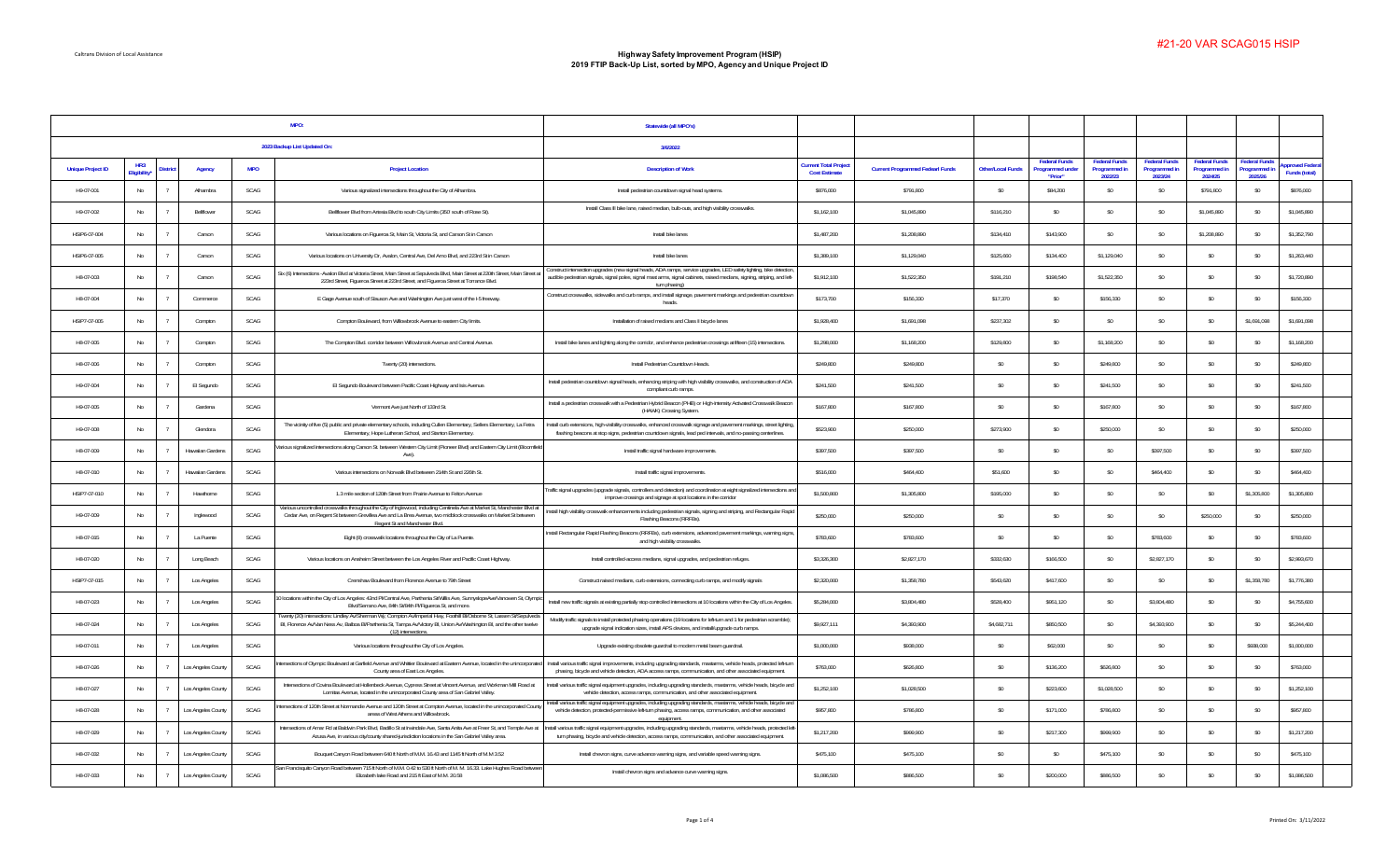## **Highway Safety Improvement Program (HSIP) 2019 FTIP Back-Up List, sorted by MPO, Agency and Unique Project ID**

|                          |                                                                                                                                                                                             |                                                                                                                                    |                      | MPO:                                                                                                                                                                                                                                                                            | Statewide (all MPO's)                                                                                                                                                                                                                              |                                                      |                                         |                          |                                                           |                                                         |                                                 |                                                  |                                        |                                     |
|--------------------------|---------------------------------------------------------------------------------------------------------------------------------------------------------------------------------------------|------------------------------------------------------------------------------------------------------------------------------------|----------------------|---------------------------------------------------------------------------------------------------------------------------------------------------------------------------------------------------------------------------------------------------------------------------------|----------------------------------------------------------------------------------------------------------------------------------------------------------------------------------------------------------------------------------------------------|------------------------------------------------------|-----------------------------------------|--------------------------|-----------------------------------------------------------|---------------------------------------------------------|-------------------------------------------------|--------------------------------------------------|----------------------------------------|-------------------------------------|
|                          |                                                                                                                                                                                             |                                                                                                                                    |                      | 2023 Backup List Updated On:                                                                                                                                                                                                                                                    | 3/6/2022                                                                                                                                                                                                                                           |                                                      |                                         |                          |                                                           |                                                         |                                                 |                                                  |                                        |                                     |
| <b>Unique Project ID</b> | HR3<br><b>Eligibility</b>                                                                                                                                                                   | istric                                                                                                                             | Agency               | <b>MPO</b><br><b>Project Location</b>                                                                                                                                                                                                                                           | <b>Description of Work</b>                                                                                                                                                                                                                         | <b>Lurrent Total Project</b><br><b>Cost Estimate</b> | <b>Current Programmed Fedearl Funds</b> | <b>Other/Local Funds</b> | <b>Federal Funds</b><br><b>Programmed unde</b><br>"Prior" | <b>Federal Funds</b><br><b>Programmed in</b><br>2022/23 | ederal Funds<br><b>Programmed in</b><br>2023/24 | <b>Federal Funds</b><br>Programmed in<br>2024/25 | ederal Fun<br>Programmed ir<br>2025/26 | oved Federa<br><b>Funds (total)</b> |
| H9-07-012                | No                                                                                                                                                                                          | $\overline{7}$                                                                                                                     | Los Angeles County   | ity/County shared-jurisdiction locations in the Afhens, Rancho Dominguez Hills, West Carson, Willowbrook areas (Broadway<br>SCAG<br>at El Segundo Blvd, Broadway at Rosecrans Ave, Normandie Ave at 104th St, Normandie Ave at 228th St, and Rosecrans<br>Ave at Atlantic Ave). | Construct various traffic signal improvements, including upgrading standards, mastarms, protected-permissive left-tun<br>phasing, vehicle heads, bicycle and vehicle delection, ADA access ramps, communication, and other associated<br>equipment | \$2,320,500                                          | \$1,957,900                             | \$0                      | \$362,600                                                 | \$0                                                     | \$1,957,900                                     | \$0                                              | \$0                                    | \$2,320,500                         |
| H9-07-013                | No                                                                                                                                                                                          | 7                                                                                                                                  | Los Angeles County   | arious city/county shared-jurisdiction locations in the Florence and Willowbrook areas, including the intersections of Alameda<br>SCAG<br>St at 92nd St/Southern Ave, Alameda St at Nadeau St, Alameda St at El Segundo Bl, and Alameda St at Firestone Bl.                     | Install various traffic signal improvements, including upgrading standards, mastarms, vehicle heads, protected left-turn<br>phasing, bicycle and vehicle detection, ADA access ramps, communication, and other associated equipment.               | \$1.675.600                                          | \$1,675,600                             | \$0                      | \$0                                                       | \$1.675.600                                             | \$0                                             | \$0                                              | \$0                                    | \$1,675,600                         |
| H9-07-014                | No                                                                                                                                                                                          |                                                                                                                                    | Los Angeles County   | The intersections of Avalon Blvd at 135th St and Avalon Blvd at Rosecrans Ave, in the unincorporated County area of<br>SCAG<br>Willowbrook                                                                                                                                      | Construct various traffic signal improvements, including upgrading standards, mastarms, vehicle heads, bicycle and<br>vehicle detection, ADA access ramps, communication, and other associated equipment.                                          | \$749,500                                            | \$749,500                               | \$0                      | \$0                                                       | \$749,500                                               | \$0                                             | \$0                                              | \$0                                    | \$749,500                           |
| H9-07-015                | No                                                                                                                                                                                          |                                                                                                                                    | Lynwood              | SCAG<br>The intersection of Imperial Highway and Atlantic Avenue                                                                                                                                                                                                                | Add left turn phases and modernize control equipment, detection and lighting, construct curb ramps and pertinent striping<br>improvements.                                                                                                         | \$225,900                                            | \$209,900                               | \$0                      | \$16,000                                                  | \$0                                                     | \$0                                             | \$209,900                                        | \$0                                    | \$225,900                           |
| H9-07-016                | No                                                                                                                                                                                          |                                                                                                                                    | Lynwood              | <b>SCAG</b><br>Intersection of Alameda St at Martin Luther King, Jr. Blvd.                                                                                                                                                                                                      | Add left turn phases, detection and lighting, upgrade ramps and striping improvements.                                                                                                                                                             | \$460,900                                            | \$439,900                               | \$0                      | \$21,000                                                  | \$0                                                     | \$0                                             | \$439,900                                        | \$0                                    | \$460.900                           |
| H9-07-017                | No                                                                                                                                                                                          |                                                                                                                                    | Lynwood              | SCAG<br>Intersection of Atlantic Ave at Carlin Ave.                                                                                                                                                                                                                             | Install left turn phases, cabinet modifications, detection, lighting, upgrade ramps and striping improvements.                                                                                                                                     | \$324,800                                            | \$308,800                               | \$0                      | \$16,000                                                  | \$0                                                     | \$0                                             | \$308,800                                        | \$0                                    | \$324,800                           |
| H9-07-018                | No                                                                                                                                                                                          |                                                                                                                                    | Monterey Park        | SCAG<br>Warious signalized intersections along Garfield Avenue between the northern and southern city limits.                                                                                                                                                                   | Install signal hardware improvements to the lenses, back-plates with retroreflective borders, mounting, size, and<br>number, as well as installation of pedestrian countdown signal heads.                                                         | \$537.200                                            | \$485,600                               | \$0                      | \$51.600                                                  | \$0                                                     | \$0                                             | \$485,600                                        | \$0                                    | \$537.200                           |
| H8-07-034                | No                                                                                                                                                                                          |                                                                                                                                    | Norwalk              | SCAG<br>Pioneer Boulevard between 166th Street (South City Limits) and Lakeland Road (North City Limits).                                                                                                                                                                       | Upgrade signals to provide separate left-turn phasing at eight (8) intersections and provide various safety improvement<br>at adiacent intersections.                                                                                              | \$2,911,000                                          | \$2,911,000                             | \$0                      | \$0                                                       | \$2,911,000                                             | \$0                                             | \$0                                              | \$0                                    | \$2.911.000                         |
| H8-07-035                | No                                                                                                                                                                                          |                                                                                                                                    | Norwalk              | SCAG<br>Pioneer Boulevard between 166th Street (South City Limits) and Lakeland Avenue (North City Limits).                                                                                                                                                                     | Update signal timing and coordinated operations of fifteen (15) signalized intersections, construct a fiber-optic<br>communication network to integrate with the City's Traffic Management Center (TMC).                                           | \$1,281,700                                          | \$640.850                               | \$640,850                | \$0                                                       | \$640,850                                               | \$0                                             | \$0                                              | \$0                                    | \$640,850                           |
| H8-07-036                | No                                                                                                                                                                                          |                                                                                                                                    | Norwalk              | Norwalk Boulevard from 166th Street (South City Limits) to Rosecrans Avenue; and from Adoree Street to Lakeland Road<br>SCAG<br>(North City Limits).                                                                                                                            | Upgrade signals to provide separate left turn phasing at six (6) intersections and provide various safety improvements a<br>adjacent intersections.                                                                                                | \$2,294.500                                          | \$2,294,500                             | \$0                      | \$0                                                       | \$2,294,500                                             | \$0                                             | \$0                                              | \$0                                    | \$2.294.500                         |
| H8-07-037                | No                                                                                                                                                                                          |                                                                                                                                    | Norwalk              | Norwalk Boulevard from 166th Street (South City Limits) to Rosecrans Avenue; and from Adoree Street to Lakeland Road<br>SCAG<br>(North City Limits).                                                                                                                            | Update signal timing and coordinated operations of eleven (11) signalized intersections, construct a fiber-optic<br>communication network to integrate with the City's Traffic Management Center (TMC).                                            | \$1,135,100                                          | \$567,550                               | \$567,550                | \$0                                                       | \$567,550                                               | \$0                                             | \$0                                              | \$0                                    | \$567,550                           |
| H8-07-039                | No                                                                                                                                                                                          |                                                                                                                                    | Palmdale             | <b>SCAG</b><br>Intersection of Avenue S-8 at 40th Street East                                                                                                                                                                                                                   | Convert an existing two-way stop to a roundabout                                                                                                                                                                                                   | \$2,910,603                                          | \$2,347.900                             | \$0                      | \$562.703                                                 | \$0                                                     | \$2,347.900                                     | \$0                                              | \$0                                    | \$2,910.603                         |
| H9-07-019                | No                                                                                                                                                                                          |                                                                                                                                    | Pasadena             | SCAG<br>Various Locations throughout the west side of the City.                                                                                                                                                                                                                 | Repair existing damaged guardrail.                                                                                                                                                                                                                 | \$334,000                                            | \$289,000                               | \$45,000                 | \$0                                                       | \$289,000                                               | \$0                                             | \$0                                              | \$0                                    | \$289,000                           |
| H9-07-020                | No                                                                                                                                                                                          |                                                                                                                                    | Pomona               | SCAG<br>Various signalized intersections throughout the City of Pomona.                                                                                                                                                                                                         | Install pedestrian countdown heads.                                                                                                                                                                                                                | \$250,000                                            | \$244,000                               | \$0                      | \$6,000                                                   | \$0                                                     | \$0                                             | \$244,000                                        | \$0                                    | \$250,000                           |
| H8-07-046                | No                                                                                                                                                                                          |                                                                                                                                    | San Fernando         | Nine (9) intersections along the Metrolink rail corridor (1st St at Hubbard Ave & Maclay Avenue; San Fernando Rd at Brand<br>SCAG<br>Blvd, Hubbard Ave & Maclay Ave; and Truman St at Brand Blvd, Hubbard Ave, Maclay Ave & Wolfskill St).                                      | Install larger signal heads, additional street lighting, and protected left turn phase signals where left turn lanes already                                                                                                                       | \$1,096,000                                          | \$1,096,000                             | \$0                      | \$0                                                       | \$1,096,000                                             | \$0                                             | \$0                                              | \$0                                    | \$1,096,000                         |
| H9-07-022                | No                                                                                                                                                                                          |                                                                                                                                    | South El Monte       | SCAG<br>various signalized intersections throughout the City.                                                                                                                                                                                                                   | Install signal hardware improvements to the lenses, back-plates with retroreflective borders, mounting, size, and<br>number, as well as installation of pedestrian countdown signal heads.                                                         | \$601,300                                            | \$543,700                               | \$0                      | \$57,600                                                  | \$0                                                     | \$0                                             | \$543,700                                        | \$0                                    | \$601,300                           |
| HSIP7-07-033             | No                                                                                                                                                                                          |                                                                                                                                    | South Gate           | SCAG<br>On Garfield Avenue between Southern Avenue and Howery Street                                                                                                                                                                                                            | Construct raised center median                                                                                                                                                                                                                     | \$1,710,700                                          | \$1,296,630                             | \$171.070                | \$243,000                                                 | \$0                                                     | \$0                                             | \$0                                              | \$1,296,630                            | \$1.539.630                         |
| H8-07-050                | No                                                                                                                                                                                          |                                                                                                                                    | South Gate           | <b>SCAG</b><br>Long Beach Boulevard between Santa Ana Street and Tweedy Boulevard.                                                                                                                                                                                              | Construct raised center median, re-stripe roadway corridor, and adjust utilities to grade.                                                                                                                                                         | \$1,650,900                                          | \$1,238,310                             | \$165,090                | \$247,500                                                 | \$0                                                     | \$1,238,310                                     | \$0                                              | \$0                                    | \$1,485,810                         |
| H9-07-023                | No                                                                                                                                                                                          |                                                                                                                                    | South Gate           | Various intersections throughout the City of South Gate (California Avenue and Missouri Avenue, State Street and Illinois<br>SCAG<br>Avenue, Southern Avenue and Madison Avenue, Otis Street and Missouri Avenue                                                                | Install crosswalk improvements including in-roadway warning lights, signing and striping upgrades to meet current<br>standards, and upgrade pedestrian ramps to be ADA compliant.                                                                  | \$249,780                                            | \$249.780                               | \$0                      | \$0                                                       | \$0                                                     | \$0                                             | \$249,780                                        | \$0                                    | \$249.780                           |
| H9-07-024                | No                                                                                                                                                                                          |                                                                                                                                    | <b>Thousand Oaks</b> | SCAG<br>Thousand Oaks Blvd between Conejo School Rd and Skyline Dr.                                                                                                                                                                                                             | Relocate and consolidate two existing crosswalks located on Thousand Oaks Blvd, at Live Oak St and Oakview Dr, to<br>one single mid-block crosswalk between Live Oak St and Oakview Dr.                                                            | \$560,600                                            | \$414,540                               | \$56,060                 | \$90,000                                                  | \$0                                                     | \$0                                             | \$414,540                                        | \$0                                    | \$504.540                           |
| H9-07-028                | No                                                                                                                                                                                          |                                                                                                                                    | Vernon               | SCAG<br>Various signalized intersections (Santa Fe, Slauson, Soto, District, and Bandini Corridors).                                                                                                                                                                            | Upgrade traffic signal housings, backplates, visors, and framework at various intersection; .Install dynamic speed<br>warning signs along five corridors.                                                                                          | \$305,700                                            | \$278.100                               | \$0                      | \$27,600                                                  | \$278,100                                               | \$0                                             | \$0                                              | \$0                                    | \$305.700                           |
| H8-07-055                | No                                                                                                                                                                                          |                                                                                                                                    | Whittier             | SCAG<br>7 various locations of guard rails within the City of Whittier.                                                                                                                                                                                                         | Upgrade guardrails.                                                                                                                                                                                                                                | \$363,000                                            | \$363,000                               | \$0                      | \$0                                                       | \$0                                                     | \$363,000                                       | \$0                                              | \$0                                    | \$363,000                           |
| H9-08-001                | No                                                                                                                                                                                          |                                                                                                                                    | Cathedral City       | <b>SCAG</b><br>Traffic Signal Safety Upgrades at 12 Intersections Throughout the City                                                                                                                                                                                           | Install advanced dilemma zone detection, protected left turn phases, and pedestrian countdown heads.                                                                                                                                               | \$1,302,500                                          | \$1,030,500                             | \$0                      | \$272,000                                                 | \$0                                                     | \$0                                             | \$1,030,500                                      | \$0                                    | \$1,302,500                         |
| H9-08-002                | No                                                                                                                                                                                          |                                                                                                                                    | Cathedral City       | SCAG<br>Date Palm Drive and Varner Road                                                                                                                                                                                                                                         | Construct centerline and edgeline rumble strips, install flashing stop signs, and install guardrail.                                                                                                                                               | \$1,089.700                                          | \$895.200                               | \$0                      | \$194,500                                                 | \$0                                                     | \$0                                             | \$895,200                                        | \$0                                    | \$1,089,700                         |
| H9-08-004                | No                                                                                                                                                                                          | Desert Hot Springs<br><b>SCAG</b><br>Palm Drive from Dillon Road to Pierson Boulevard.                                             |                      |                                                                                                                                                                                                                                                                                 | Upgrade standard pedestrian signal heads to countdown style pedestrian signal heads and pedestrian push buttons to<br>accessible pedestrian signal (APS); construct continental style crosswalks with limit lines.                                 | \$206,300                                            | \$206,300                               | \$0                      | $\sin$                                                    | \$0                                                     | \$0                                             | \$206,300                                        | \$0                                    | \$206,300                           |
| H9-08-005                | No                                                                                                                                                                                          | Desert Hot Springs<br>SCAG<br>Two locations along Palm Drive (just south of Buena Vista Avenue and just south of Hacienda Avenue). |                      |                                                                                                                                                                                                                                                                                 | Install two mid-block pedestrian crossings with enhanced safety features (construct continental crosswalks with advano<br>yield lines, LED flashing pedestrian crossings and improve street lighting).                                             | \$119,400                                            | \$107,460                               | \$11,940                 | \$0                                                       | \$0                                                     | \$0                                             | \$107,460                                        | \$0                                    | \$107,460                           |
| H9-08-006                | No                                                                                                                                                                                          | $\mathbb{R}$                                                                                                                       | Desert Hot Springs   | SCAG<br>The intersection of Palm Drive at 8th Street                                                                                                                                                                                                                            | Construct median refuges and curb bulb outs, upgrade stop signs to LED bordered stop signs, and upgrade existing<br>crosswalks to continental crosswalks.                                                                                          | \$177.300                                            | \$159.570                               | \$17,730                 | \$0                                                       | \$0                                                     | \$0                                             | \$159.570                                        | \$0                                    | \$159.570                           |
| H9-08-007                | Various sections of Barton Road, Mount Vernon Avenue, Vista Grande Way and Vivienda Avenue, in the cities of Grand<br>No<br>8<br><b>Grand Terrace</b><br><b>SCAG</b><br>Terrace and Colton. |                                                                                                                                    |                      | Upgrade existing quardrails to meet the current standards.                                                                                                                                                                                                                      | \$648,300                                                                                                                                                                                                                                          | \$614,700                                            | \$0                                     | \$33,600                 | \$614.700                                                 | \$0                                                     | \$0                                             | \$0                                              | \$648,300                              |                                     |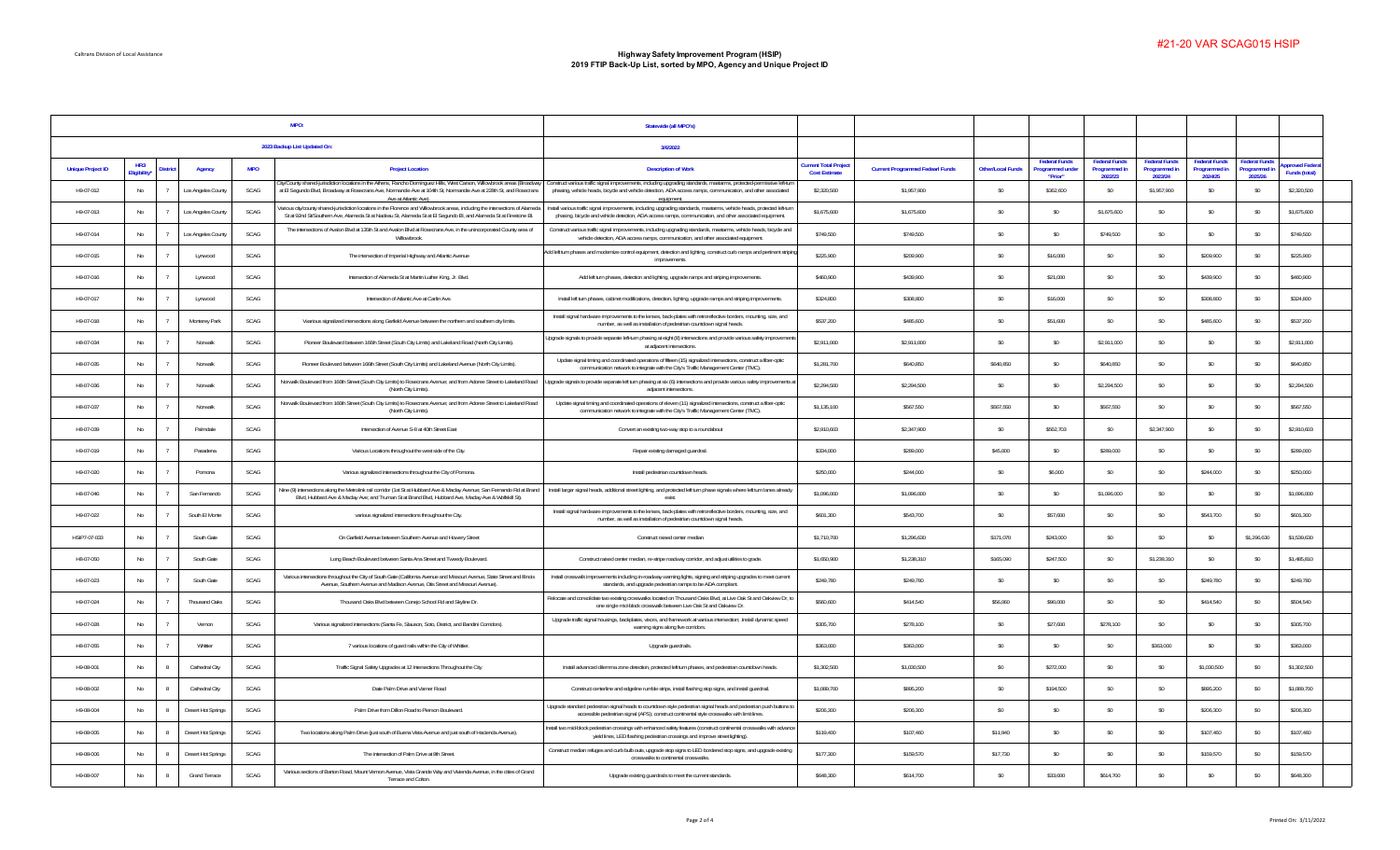## **Highway Safety Improvement Program (HSIP) 2019 FTIP Back-Up List, sorted by MPO, Agency and Unique Project ID**

|                          | MPO:<br>Statewide (all MPO's) |               |                                                                                          |                                                                                                                                                                                                                  |                                                                                                                                                                                                                                           |                                                                                                                                                                                                                                                               |                                             |                                         |                   |                                                     |                                                  |                                                 |                                                      |                                        |                             |  |
|--------------------------|-------------------------------|---------------|------------------------------------------------------------------------------------------|------------------------------------------------------------------------------------------------------------------------------------------------------------------------------------------------------------------|-------------------------------------------------------------------------------------------------------------------------------------------------------------------------------------------------------------------------------------------|---------------------------------------------------------------------------------------------------------------------------------------------------------------------------------------------------------------------------------------------------------------|---------------------------------------------|-----------------------------------------|-------------------|-----------------------------------------------------|--------------------------------------------------|-------------------------------------------------|------------------------------------------------------|----------------------------------------|-----------------------------|--|
|                          |                               |               |                                                                                          |                                                                                                                                                                                                                  | 2023 Backup List Updated On:                                                                                                                                                                                                              | 3/6/2022                                                                                                                                                                                                                                                      |                                             |                                         |                   |                                                     |                                                  |                                                 |                                                      |                                        |                             |  |
| <b>Unique Project ID</b> | <b>Eligibility</b>            | Distric       | Agency                                                                                   | <b>MPO</b>                                                                                                                                                                                                       | <b>Project Location</b>                                                                                                                                                                                                                   | <b>Description of Work</b>                                                                                                                                                                                                                                    | urrent Total Projec<br><b>Cost Estimate</b> | <b>Current Programmed Fedearl Funds</b> | Other/Local Funds | <b>Federal Funds</b><br>Programmed under<br>"Prior" | <b>Federal Funds</b><br>Programmed in<br>2022123 | ederal Funds<br><b>Programmed in</b><br>1023/24 | <b>Federal Funds</b><br>Programmed in<br><b>INCO</b> | ederal Fund<br>rogrammed in<br>2025/26 | oved Feder<br>Funds (total) |  |
| H9-08-008                | No                            | $\mathbf{8}$  | Hesperia                                                                                 | SCAG                                                                                                                                                                                                             | The intersection of Main Street and Timberlane Avenue/Sultana Street.                                                                                                                                                                     | Install a traffic signal; widen roadway to accommodate left turn pockets; install curb, gutter, sidewalk, curb ramps,<br>crosswalks, and lighting; provide pedestrian phasing and countdown timers                                                            | \$1,214,300                                 | \$899,300                               | \$315,000         | \$0                                                 | \$899,300                                        | \$0                                             | \$0                                                  | \$0                                    | \$899,300                   |  |
| H9-08-009                | No                            | 8             | Indio                                                                                    | SCAG                                                                                                                                                                                                             | Fifteen (15) signalized intersections throughout the City of Indio.                                                                                                                                                                       | Install advanced dilemma zone detection.                                                                                                                                                                                                                      | \$1,402,200                                 | \$1,152,000                             | \$0               | \$250,200                                           | \$0                                              | \$0                                             | \$1,152,000                                          | \$0                                    | \$1,402,200                 |  |
| H9-08-010                | No                            | $\mathbf{8}$  | Jurupa Vallev                                                                            | SCAG                                                                                                                                                                                                             | Nineteen (19) locations throughout the City totaling twenty-eight (28) guardrail segments.                                                                                                                                                | Upgrade existing metal beam guardrails to current Caltrans Midwest Guardrail System (MGS) standards, including new<br>end treatments and beam sections, and relocate guardrails to correct locations.                                                         | \$654,200                                   | \$509,200                               | \$145,000         | \$0                                                 | \$0                                              | \$0                                             | \$509,200                                            | \$0                                    | \$509,200                   |  |
| H9-08-011                | No                            |               | Lake Elsinore                                                                            | SCAG                                                                                                                                                                                                             | Ten (10) intersections throughout the Cityof Lake Elsinore.                                                                                                                                                                               | Install advanced dilemma zone detection, protected left turns, and pedestrian countdown heads.                                                                                                                                                                | \$1,348,900                                 | \$1,108,900                             | \$0               | \$240,000                                           | \$0                                              | \$0                                             | \$1,108,900                                          | \$0                                    | \$1,348,900                 |  |
| H9-08-013                | No                            |               | Murrieta                                                                                 | SCAG                                                                                                                                                                                                             | Five uncontrolled mid-block crosswalk locations near four school sites.                                                                                                                                                                   | Install in-pavement LED lighted crosswalks and curb ramps.                                                                                                                                                                                                    | \$291.100                                   | \$247.435                               | \$43,665          | \$0                                                 | \$247.435                                        | \$0                                             | \$0                                                  | \$0                                    | \$247,435                   |  |
| H9-08-014                | No                            |               | Palm Springs                                                                             | SCAG                                                                                                                                                                                                             | Nine (9) signalized intersections throughout the City of Palm Springs.                                                                                                                                                                    | Install advanced dilemma zone detection, protected left turns and pedestrian countdown heads.                                                                                                                                                                 | \$1,702,700                                 | \$1,399,200                             | \$0               | \$303,500                                           | \$0                                              | \$0                                             | \$1,399,200                                          | \$0                                    | \$1,702,700                 |  |
| H9-08-016                | No                            |               | Ramona Band of<br>Cahuilla                                                               | SCAG                                                                                                                                                                                                             | og Lake Road (6S18), also referred to as Hog Lake Truck Trail. A 1.6 mile alignment from near the intersection with Bautista<br>Road to the Ramona Reservation                                                                            | Upgrade existing stop signs and install new traffic signs.                                                                                                                                                                                                    | \$20,000                                    | \$20,000                                | \$0               | \$0                                                 | \$20,000                                         | \$0                                             | \$0                                                  | \$0                                    | \$20,000                    |  |
| H8-08-016                | No                            |               | Redlands                                                                                 | SCAG                                                                                                                                                                                                             | Various locations throughout the city.                                                                                                                                                                                                    | Install emergency vehicle preemption at signalized intersections.                                                                                                                                                                                             | \$1,188,000                                 | \$1.039.500                             | \$0               | \$148,500                                           | \$0                                              | \$1.039.500                                     | \$0                                                  | \$0                                    | \$1,188,000                 |  |
| H8-08-017                | No                            |               | Redlands                                                                                 | SCAG                                                                                                                                                                                                             | Various locations throughout the City.                                                                                                                                                                                                    | Install pedestrian countdown heads at signalized intersections.                                                                                                                                                                                               | \$244,400                                   | \$233,300                               | \$0               | \$11,100                                            | \$233,300                                        | \$0                                             | \$0                                                  | \$0                                    | \$244,400                   |  |
| H9-08-017                | No                            |               | Redlands                                                                                 | SCAG                                                                                                                                                                                                             | Orange Blossom Trail at Alabama Street and Tennessee Street                                                                                                                                                                               | Install pedestrian crossings with enhanced safety features.                                                                                                                                                                                                   | \$250,000                                   | \$207,000                               | \$0               | \$43,000                                            | \$0                                              | \$0                                             | \$207,000                                            | \$0                                    | \$250,000                   |  |
| HSIP7-08-017             | No                            |               | Rialto                                                                                   | <b>SCAG</b>                                                                                                                                                                                                      | On Merrill Ave from East City Limits to West City Limits, and South Riverside Ave from Slover Ave to Aqua Mansa Rd.                                                                                                                       | nstall 1.25 miles of Class III bike Route on Merrill Avenue from Lilac Avenue to Eucalyptus Avenue.Install 3.25 miles o<br>Class II Bike Lanes on Merrill from Ample Avenue to Lilac Avenue, and on Riverside Avenue from Slover Avenue to<br>Agua Mansa Road | \$176,800                                   | \$0                                     | \$18,680          | \$158.120                                           | \$0                                              | \$0                                             | \$0                                                  | \$0                                    | \$158.120                   |  |
| H8-08-019                | No                            | $\mathbf{8}$  | Rialto                                                                                   | SCAG                                                                                                                                                                                                             | In the City of Rialto along West Baseline Road, From Lilac Avenue to Meridian Avenue.                                                                                                                                                     | Construct new 12 foot wide medians along Baseline Avenue from approximately 300 feet west of Willow Avenue to<br>Meridian Avenue as well as installing median fencing on the south side of Eisenhower High School.                                            | \$1,723,800                                 | \$1,233,320                             | \$355,480         | \$135,000                                           | \$0                                              | \$1,233,320                                     | \$0                                                  | \$0                                    | \$1,368,320                 |  |
| H8-08-021                | No                            | 8             | Riverside County                                                                         | SCAG                                                                                                                                                                                                             | Gilman Springs Road between approx. 8,900 ft S/O Alessandro Blvd and approx. 5,100 ft S/O Bridge St, in the Moreno Valley                                                                                                                 | Construct eight (8) ft paved shoulders, centerline/edgeline rumble stripes and other incidental work.                                                                                                                                                         | \$9,818,400                                 | \$6,704.190                             | \$1,901,840       | \$1,212,370                                         | \$0                                              | \$6.704.190                                     | \$0                                                  | \$0                                    | \$7,916,560                 |  |
| H9-08-018                | No                            | $\mathbf{8}$  | Riverside County                                                                         | SCAG                                                                                                                                                                                                             | Various high profile roadway corridors, including Cajalco Rd between Wood Rd and Temescal Canyon Rd, Gavilan Rd<br>between Cajalco Rd and Lake Mathews Rd, and Sage Rd between Cactus Valley Rd and SH-79.                                | Review and upgrade horizontal alignment warning signs per the CA MUTCD mandate.                                                                                                                                                                               | \$250,000                                   | \$20,000                                | \$0               | \$230,000                                           | \$20,000                                         | \$0                                             | \$0                                                  | \$0                                    | \$250,000                   |  |
| H9-08-020                | No                            |               | San Bernardino                                                                           | SCAG                                                                                                                                                                                                             | ourty-nine (49) signalized intersections along Mt. Vernon Avenue from Highland Avenue to Johnston Street, Baseline Street<br>from Del Rosa Avenue to California Street, and Highland Avenue from Medical Center Drive to Victoria Avenue. | Implement advanced dilemma zone detection                                                                                                                                                                                                                     | \$4,341,400                                 | \$4,001,400                             | \$0               | \$340,000                                           | \$4,001,400                                      | \$0                                             | \$0                                                  | \$0                                    | \$4,341,400                 |  |
| H9-08-022                | No                            | 8             | San Bernardino Coun                                                                      | SCAG                                                                                                                                                                                                             | The intersections of Phelan Road with Arrowhead Rd, Sunny Vista Rd, Tumbleweed Rd and Sonora Rd, in the<br>unincorporated community of Phelan                                                                                             | Install left-turn and right-turn lanes with acceleration lanes.                                                                                                                                                                                               | \$1,250,400                                 | \$844,020                               | \$125,040         | \$281,340                                           | \$0                                              | \$0                                             | \$844,020                                            | \$0                                    | \$1.125.360                 |  |
| H9-08-023                | No                            |               | San Jacinto                                                                              | SCAG                                                                                                                                                                                                             | The intersection of San Jacinto Ave and Shaver St.                                                                                                                                                                                        | Install traffic signal with protected left turn phasing, pedestrian push buttons and leading pedestrian intervals; construct<br>ADA ramps; install sidewalk on the E/S of San Jacinto Ave.                                                                    | \$519.200                                   | \$467.280                               | \$51.920          | \$0                                                 | \$467.280                                        | \$0                                             | \$0                                                  | \$0                                    | \$467.280                   |  |
| H9-08-025                | No                            |               | Temecula                                                                                 | SCAG                                                                                                                                                                                                             | Signalized intersections of Margarita Road and Verdes Lane, Ynez Road and Town Center North, Ynez Road and Town<br>Center South, Redhawk Parkway and Paseo Parallon/Overland Trail, and Winchester Road and Enterprise Circle.            | Upgrade existing permissive left-turn phases and signal heads with protected left-turn phases on existing and/or new<br>traffic signal poles and mast arms.                                                                                                   | \$566,900                                   | \$489,510                               | \$77,390          | \$0                                                 | \$0                                              | \$0                                             | \$489,510                                            | \$0                                    | \$489,510                   |  |
| H9-08-026                | No                            | 8             | <b>Twentynine Palms</b>                                                                  | SCAG                                                                                                                                                                                                             | esidential area (high speed rural residential/local area) south of Two Mile Rd, North of Baseline Rd, East of Encelia Ave, and<br>west of Elm Ave                                                                                         | Upgrade intersection pavement markings and installing advance flashing beacons for advance warning.                                                                                                                                                           | \$1,190,000                                 | \$1,040,000                             | \$0               | \$150,000                                           | \$0                                              | \$0                                             | \$1,040,000                                          | \$0                                    | \$1,190,000                 |  |
| H9-08-027                | No                            | $\mathcal{R}$ | Victorville                                                                              | SCAG                                                                                                                                                                                                             | The intersection of Mojave Dr and Condor Rd.                                                                                                                                                                                              | Upgrade from 2-way STOP control to actuated traffic signal.                                                                                                                                                                                                   | \$527.000                                   | \$478,500                               | \$48,500          | \$0                                                 | \$478,500                                        | \$0                                             | \$0                                                  | \$0                                    | \$478,500                   |  |
| H9-08-028                | No                            |               | Victorville                                                                              | SCAG                                                                                                                                                                                                             | Various locations along major roadways, including National Trails Highway, Amargosa Rd, Hesperia Rd, Outer Bear Valley<br>Rd, Petaluma Rd, and Amethyst Rd.                                                                               | Upgrade existing guardrails and terminal system end treatments to meet current standards.                                                                                                                                                                     | \$469,890                                   | \$469,890                               | sn                | \$0                                                 | \$469,890                                        | \$0                                             | \$0                                                  | \$0                                    | \$469,890                   |  |
| H9-12-001                | No                            | 12            | Anaheim                                                                                  | SCAG                                                                                                                                                                                                             | Seven (7) signalized intersection locations, including Brookhurst/La Palma, Euclid/Crescent, Harbor/Lincoln, Ball/State<br>College, Ball/Brookhurst, Magnolia/Lincoln, Magnolia/Broadway, and Ball/Knott                                  | Provide Advanced Dilemma Zone Delection for high speed approaches and signal hardware updates at seven<br>locations, and protected left turn phase at four intersections                                                                                      | \$2,372,100                                 | \$2,102,100                             | \$0               | \$270,000                                           | \$2,102,100                                      | \$0                                             | \$0                                                  | \$0                                    | \$2,372,100                 |  |
| H8-12-004                | No                            | 12            | Fullerton                                                                                | <b>SCAG</b>                                                                                                                                                                                                      | Seventeen (17) unsignalized intersections.                                                                                                                                                                                                | Install pedestrian warning flashing beacons.                                                                                                                                                                                                                  | \$286,200                                   | \$286,200                               | \$0               | \$0                                                 | \$286,200                                        | \$0                                             | \$0                                                  | \$0                                    | \$286,200                   |  |
| H8-12-005                | No                            | 12            | Fullerton                                                                                | SCAG                                                                                                                                                                                                             | Eighty-four (84) signalized intersections throughout the city.                                                                                                                                                                            | Install 589 pedestrian countdown signal heads.                                                                                                                                                                                                                | \$136,600                                   | \$136,600                               |                   | \$0                                                 | \$136,600                                        | \$0                                             | \$0                                                  | \$0                                    | \$136,600                   |  |
| H9-12-007                | No                            | 12            | La Habra                                                                                 | Six (6) intersections, including La Habra Blvd & Monte Vista St, La Habra Blvd & Cypress St, Harbor Blvd & Sterns Ave,<br>SCAG<br>Lambert Rd & Idaho St. Idaho St & Las Lomas Ave. and La Habra Blvd & Euclid St |                                                                                                                                                                                                                                           | Add left-turn storage and left-turn protected signal phasing at one intersection; add left-turn protected signal phasing at<br>four intersections; and upgrade existing signals at all six intersections.                                                     | \$784,600                                   | \$625,140                               | \$78,460          | \$81,000                                            | \$625,140                                        | \$0                                             | \$0                                                  | \$0                                    | \$706,140                   |  |
| H9-12-008                | No                            | 12            | SCAG<br>La Habra<br>& Idaho, La Habra & Euclid, La Habra & Harbor, and Lambert & Harbor. |                                                                                                                                                                                                                  | ght (8) intersections, including La Habra & Monte Vista, La Habra & Cypress, Harbor & Sterns, Lambert & Idaho, Las Lomas                                                                                                                  | Upgrade existing pedestrian signal heads with new pedestrian countdown signal heads.                                                                                                                                                                          | \$115,400                                   | \$105,400                               | \$0               | \$10,000                                            | \$105.400                                        | \$0                                             | \$0                                                  | \$0                                    | \$115,400                   |  |
| H9-12-009                | No<br>12<br>SCAG<br>Orange    |               | The intersection of Glassell Street and Palmyra Avenue.                                  | Install a two phase traffic signal.                                                                                                                                                                              | \$369,100                                                                                                                                                                                                                                 | \$318,100                                                                                                                                                                                                                                                     | \$0                                         | \$51,000                                | \$0               | \$0                                                 | \$318,100                                        | \$0                                             | \$369,100                                            |                                        |                             |  |
|                          |                               |               |                                                                                          | Total(SCAG)                                                                                                                                                                                                      |                                                                                                                                                                                                                                           |                                                                                                                                                                                                                                                               | \$103,172,984                               | \$80,703,203                            | \$12,396,088      | \$10,073,693                                        | \$30,897,965                                     | \$27,555,170                                    | \$15,659,760                                         | \$6,590,308                            | \$90,776,896                |  |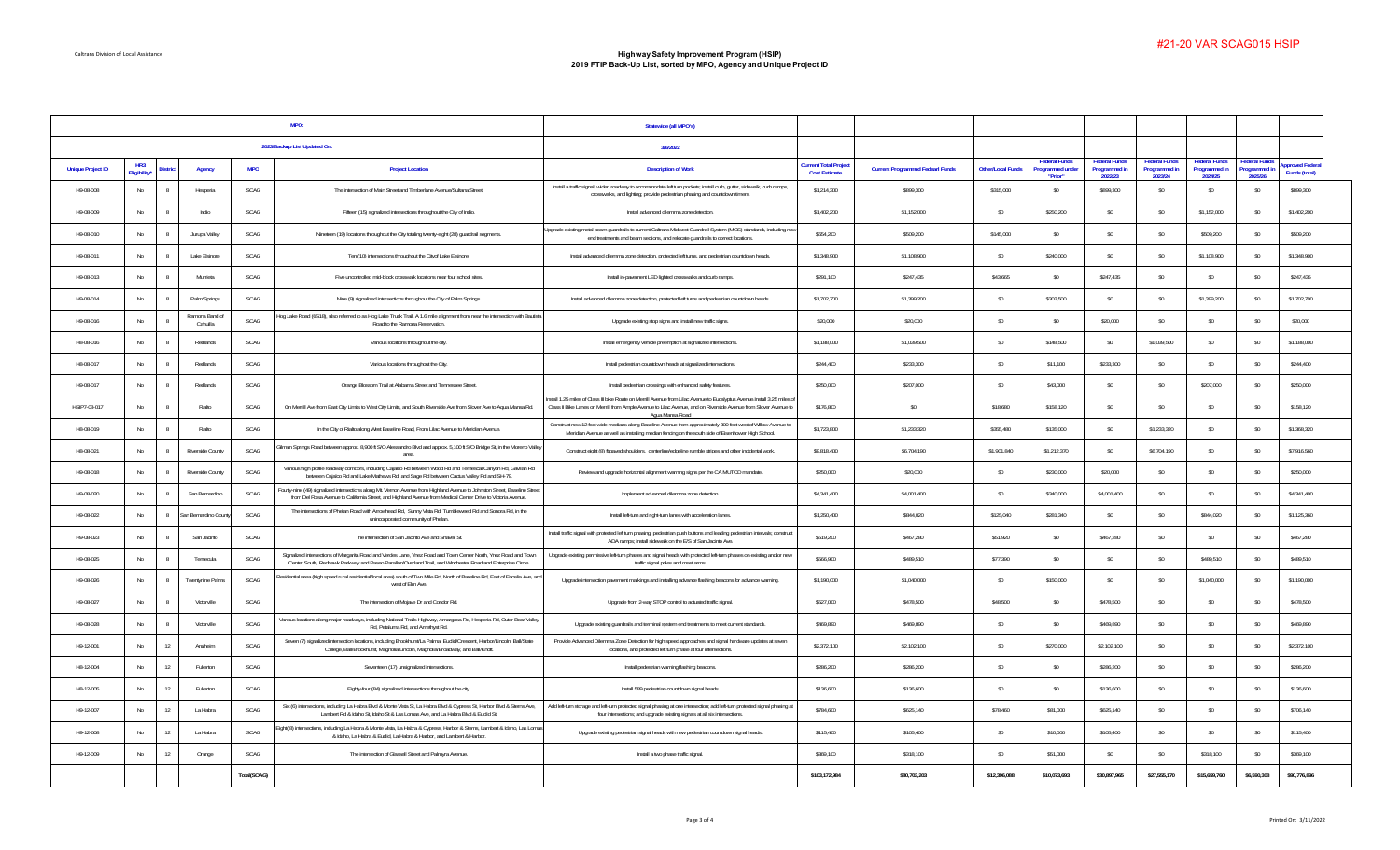| <b>Caltrans Division of Local Assistance</b> |  |
|----------------------------------------------|--|
|                                              |  |

|                                                                                                             | MPO:                         |  |  |  |  | Statewide (all MPO's)      |                                                      |                                         |                                                                       |                                                  |                                                  |                      |               |                                                                       |
|-------------------------------------------------------------------------------------------------------------|------------------------------|--|--|--|--|----------------------------|------------------------------------------------------|-----------------------------------------|-----------------------------------------------------------------------|--------------------------------------------------|--------------------------------------------------|----------------------|---------------|-----------------------------------------------------------------------|
|                                                                                                             | 2023 Backup List Updated On: |  |  |  |  | 3/6/2022                   |                                                      |                                         |                                                                       |                                                  |                                                  |                      |               |                                                                       |
| HR3<br>Eligibility* District<br><b>Project Location</b><br><b>Unique Project ID</b><br><b>MPO</b><br>Agency |                              |  |  |  |  | <b>Description of Work</b> | <b>Current Total Project</b><br><b>Cost Estimate</b> | <b>Current Programmed Fedearl Funds</b> | <b>Federal Funds</b><br>Other/Local Funds Programmed under<br>"Prior" | <b>Federal Funds</b><br>Programmed in<br>2022/23 | <b>Federal Funds</b><br>Programmed in<br>2023/24 | <b>Federal Funds</b> | Federal Funds | Programmed in Programmed in Programmed in Programmed in Funds (total) |
|                                                                                                             |                              |  |  |  |  |                            |                                                      |                                         |                                                                       |                                                  |                                                  |                      |               |                                                                       |
|                                                                                                             |                              |  |  |  |  |                            |                                                      |                                         | 10665                                                                 | 3,544                                            | 3,161                                            | 1,797                | 756           | \$80,703,203                                                          |
|                                                                                                             |                              |  |  |  |  |                            |                                                      |                                         |                                                                       |                                                  |                                                  |                      |               |                                                                       |
|                                                                                                             |                              |  |  |  |  |                            |                                                      |                                         |                                                                       |                                                  |                                                  |                      |               |                                                                       |
|                                                                                                             |                              |  |  |  |  |                            |                                                      |                                         |                                                                       |                                                  |                                                  |                      |               |                                                                       |
|                                                                                                             |                              |  |  |  |  |                            |                                                      |                                         |                                                                       |                                                  |                                                  |                      |               |                                                                       |
|                                                                                                             |                              |  |  |  |  |                            |                                                      |                                         |                                                                       |                                                  |                                                  |                      |               |                                                                       |
|                                                                                                             |                              |  |  |  |  |                            |                                                      |                                         |                                                                       |                                                  |                                                  |                      |               |                                                                       |
|                                                                                                             |                              |  |  |  |  |                            |                                                      |                                         |                                                                       |                                                  |                                                  |                      |               |                                                                       |